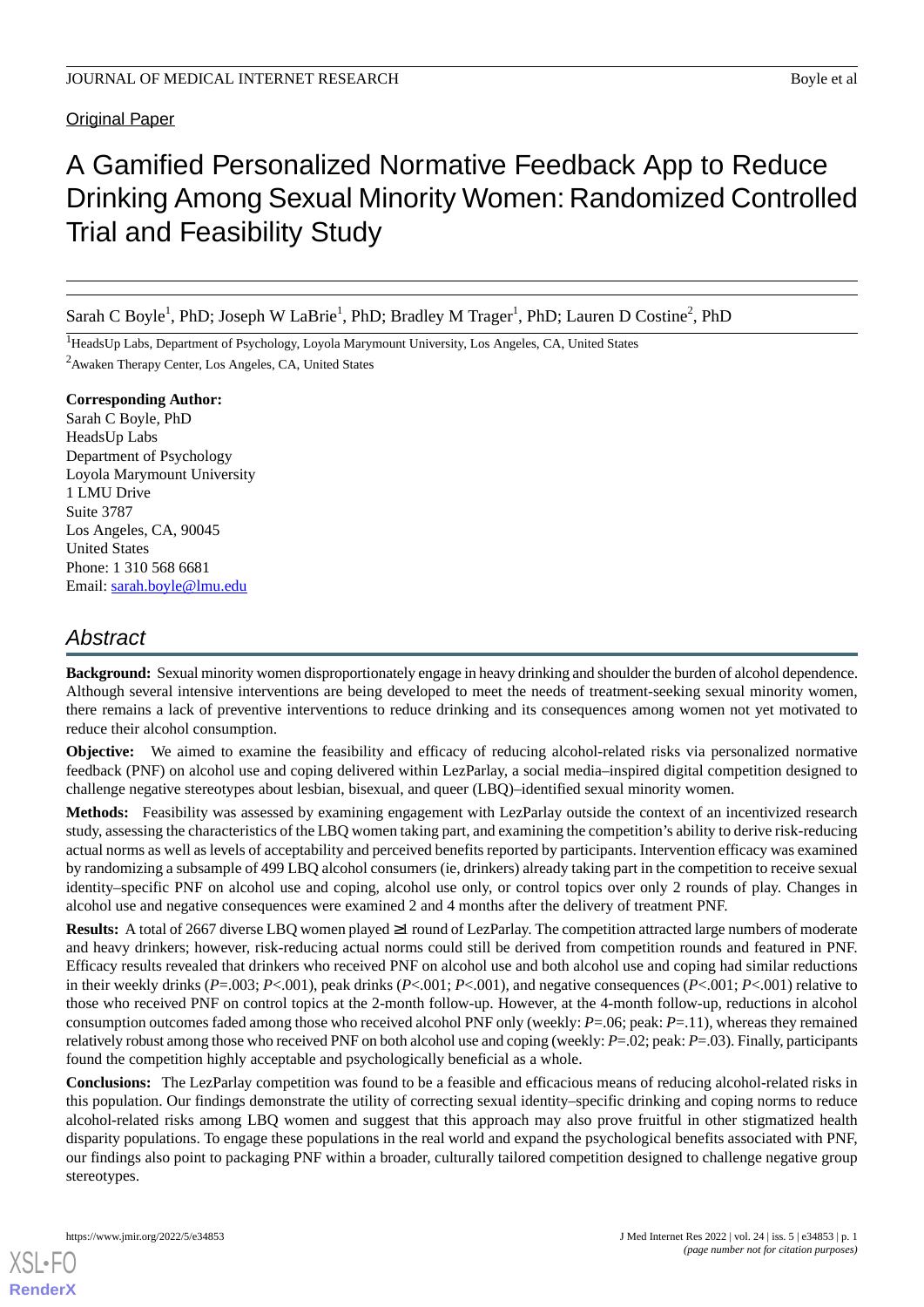**Trial Registration:** ClinicalTrials.gov NCT03884478; https://clinicaltrials.gov/ct2/show/NCT03884478 **International Registered Report Identifier (IRRID):** RR2-10.2196/24647

(*J Med Internet Res 2022;24(5):e34853*) doi: [10.2196/34853](http://dx.doi.org/10.2196/34853)

#### **KEYWORDS**

sexual minority women; alcohol; intervention; social norms; gamification; mobile phone; smartphone

# *Introduction*

#### **Background**

Relative to women who identify as heterosexual, experience only opposite-sex attractions, and only have sex with men, research has reliably documented more frequent and intense alcohol consumption [[1-](#page-15-0)[3](#page-15-1)], as well as a greater likelihood of negative alcohol-related consequences and alcohol dependence [[2-](#page-15-2)[4\]](#page-15-3), among sexual minority women, a population that includes women who psychologically identify as lesbian, bisexual, or queer (LBQ), in addition to those who report having sex with women and experiencing same-sex attraction [\[5](#page-15-4),[6\]](#page-15-5). Although several culturally tailored interventions are currently being developed to meet the needs of heavy drinking sexual minority women seeking treatment for alcohol use disorder (AUD) [\[7](#page-15-6),[8\]](#page-15-7), to date, there remains a lack of preventive, culturally tailored interventions to reduce alcohol-related harm among alcohol-consuming sexual minority women *who are not yet* motivated to reduce their drinking. Seeking to address this void, this study evaluates the degree to which an evidence-based personalized normative feedback (PNF) intervention embedded within a culturally tailored digital competition can engage LBQ-identified sexual minority women and reduce their alcohol-related risks.

# **Antecedents to Heavy Drinking Among Sexual Minority Women and Targets for Intervention**

Consistent with the sexual minority stress model [[9\]](#page-15-8), extant research has linked greater alcohol consumption and negative consequences among sexual minority women to the internalization of sexual minority stigma [[10](#page-15-9)[-12](#page-15-10)] and experiences of harassment, discrimination, and violence due to sexual minority status [\[13](#page-15-11)[-15](#page-16-0)]. These findings have informed the recent development of 2 stigma-coping–focused digital programs designed for heavy drinking sexual minority women seeking treatment for AUD only [[7\]](#page-15-6) and both AUD and poor mental health [[8\]](#page-15-7). Although these programs hold promise for sexual minority women motivated to seek help, they appear unlikely to attract or engage the larger population of sexual minority women who do not view their mental health or drinking as problematic.

Recent research suggests that to motivate reductions in drinking among those not seeking treatment, it may be beneficial to target the elevated perceptions of sexual identity–specific drinking norms [[16](#page-16-1)[-20](#page-16-2)], which appear to be a consequence of the central role that alcohol use plays in queer socialization contexts [[21](#page-16-3)[-24](#page-16-4)]. Indeed, qualitative accounts from LBQ-identified women suggest that the position of bars and nightclubs as central hubs for queer socialization may lead young LBQ women to view heavy drinking as a normative *rite of passage* [\[23](#page-16-5),[24\]](#page-16-4).

Findings from survey studies also suggest that the high visibility of alcohol use in physical and web-based LBQ community spaces may lead LBQ women to perceive heavy drinking as more characteristic or *typical* of LBQ peers than heterosexual women [\[20](#page-16-2)]. They tend to substantially overestimate how much and how often LBQ peers drink [[16](#page-16-1),[17,](#page-16-6)[19](#page-16-7)] and the frequency with which they drink to cope with sexual minority stigma [[25\]](#page-16-8).

#### **Web-Based PNF Interventions**

In other heavy drinking populations found to overestimate peer-drinking norms, alcohol-related risks have been reduced through PNF, a brief intervention strategy that only requires members of a social group to answer survey questions about their perceptions of the *typical* group member's drinking and then report on their own consumption  $[26-28]$  $[26-28]$  $[26-28]$ . Group members then receive individualized graphical reports highlighting discrepancies between their perceptions of peers' drinking, peers' actual drinking, and their own drinking [\[28](#page-16-10),[29\]](#page-16-11). To date, research has yet to investigate whether delivering PNF on LBQ-specific drinking and coping norms is an effective means of reducing alcohol-related risks among LBQ drinkers. However, supporting the promise of PNF for this population, in university and military samples, this strategy has been found particularly effective in reducing alcohol consumption among women [[30,](#page-16-12)[31\]](#page-16-13), individuals for whom the reference peer group or community is important to their overall sense of self [[32\]](#page-16-14), those reporting coping motivations for drinking [[33,](#page-16-15)[34](#page-16-16)], and heavy drinkers not yet aware that their consumption exceeds normative standards [\[35](#page-16-17)].

#### **Reaching LBQ Drinkers With PNF on Alcohol Use and Stigma Coping**

Despite the potential promise of PNF, previous work suggests that LBQ women may comprise a population that is particularly difficult to reach, recruit, and retain in transparent health interventions. For instance, a review of community-based interventions targeting various health risk behaviors in this population identified low response rates, small sample sizes, and problems with attrition as significant challenges to evaluation efforts, reflecting broader difficulties with intervention engagement [[36\]](#page-16-18). Recruitment and engagement concerns are also magnified in the PNF context, as this strategy is most effective in reducing alcohol-related risks among individuals who do not view their drinking as excessive or see themselves as in need of intervention. Moreover, very few PNF interventions have been delivered to populations not attached to institutions or workplaces, and researchers have struggled to implement PNF interventions outside study settings where participation is mandatory or participants are promised compensation at the point of recruitment [[37](#page-17-0)[-39](#page-17-1)].

```
XS-FO
RenderX
```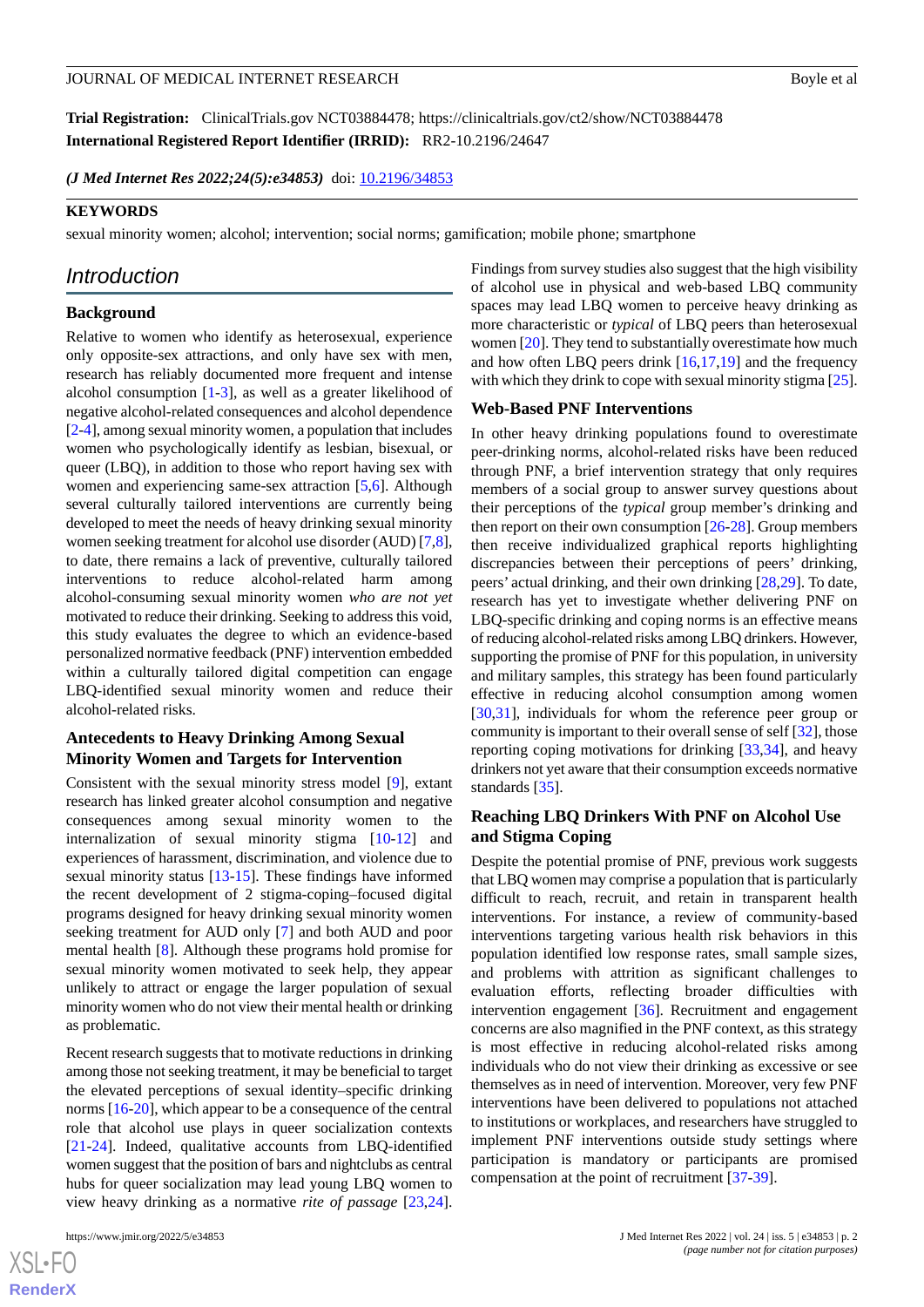Seeking to remedy these implementation challenges and extend promising gamified intervention work with college students [[40](#page-17-2)[-42](#page-17-3)], PNF on alcohol use and stigma-coping behaviors was delivered to LBQ drinkers within *LezParlay*, a culturally tailored digital competition designed to challenge negative stereotypes about LBQ women and increase visibility ([Figure 1\)](#page-2-0). In brief, the competition comprised 8 monthly rounds wherein LBQ users guessed about the behaviors, attitudes, and experiences of age group and sexual identity–matched peers; wagered points on their guesses being true based on the responses of other users; and reported on their own corresponding behaviors, attitudes, and experiences. At the end of each month, players were SMS

text messaged private URLs at which they could view detailed results (ie, PNF) on all or a subset of the round's questions. All actual norms presented in the detailed results (ie, PNF) were transparently derived from the responses of the players in each subgroup. Users' scores reflected the accuracy of their LBQ peer perceptions, and each round's top scorer won a variable cash prize. A complete overview of the digital competition and detailed descriptions of the theory-informed game mechanics and deep-structure cultural adaptations leveraged to bolster appeal and engagement are available in this project's protocol paper [[43\]](#page-17-4).

<span id="page-2-0"></span>Figure 1. The initial version of LezParlay tested in this trial was a device-responsive HTML5 web application that delivered personalized normative feedback on a number of lesbian, bisexual, and queer stereotypes and health-related topics within the context of a monthly competition.



#### **This Study**

Informed by the Accelerated Creation-to-Sustainment model for the rapid development and evaluation of real-world–ready digital health interventions [\[44](#page-17-5)-[46\]](#page-17-6), a registered hybrid trial [[43\]](#page-17-4) simultaneously examined the degree to which LBQ women would be engaged in the LezParlay competition in the real world

(when there was no study framing and participation incentives were not offered) and evaluated whether delivering PNF on alcohol use and stigma coping within the competition would meaningfully reduce alcohol use and negative consequences among participating LBQ drinkers. As shown in [Textbox 1,](#page-3-0) this study examined 5 key questions related to LezParlay's feasibility and efficacy as an alcohol intervention strategy.

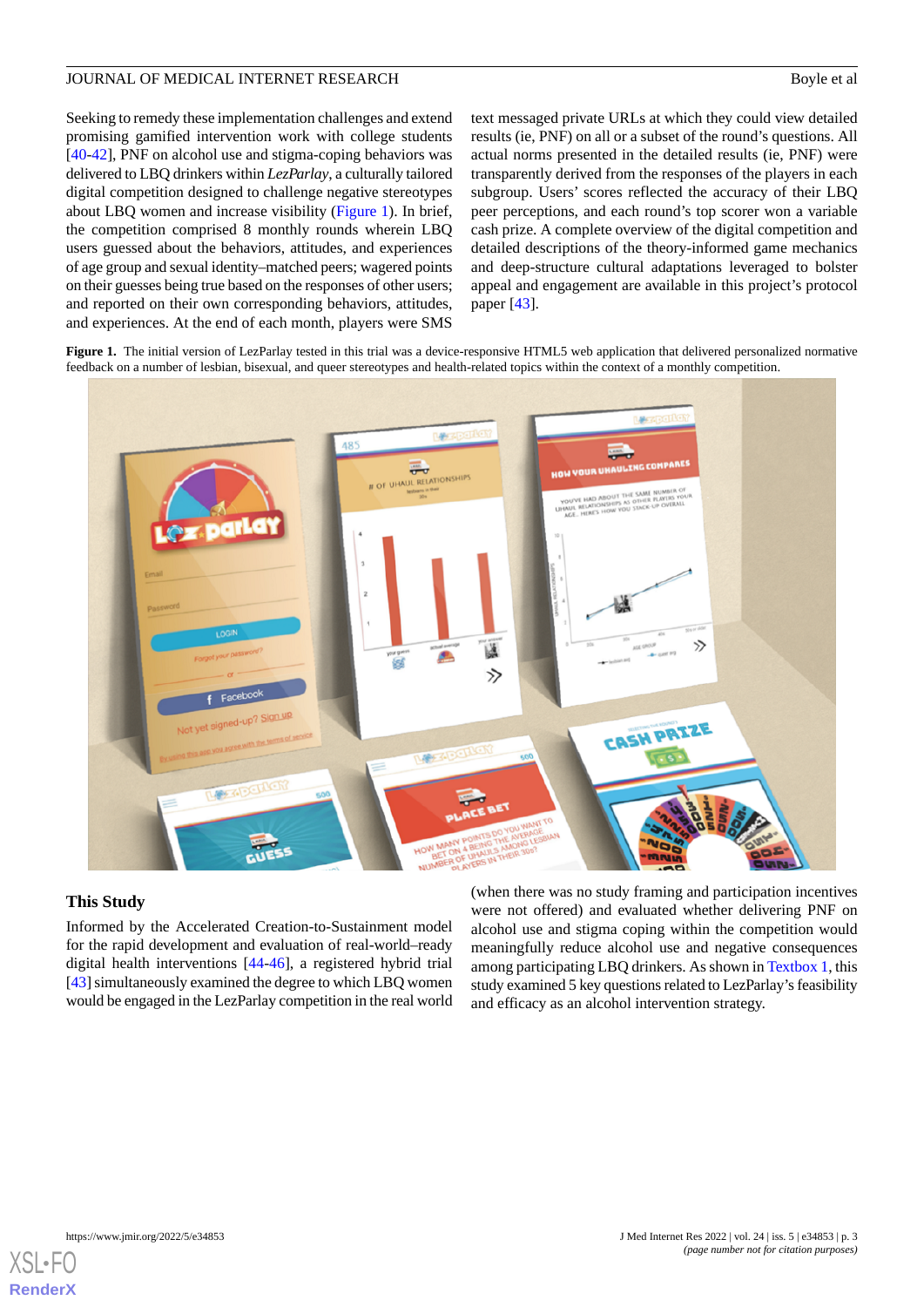<span id="page-3-0"></span>Textbox 1. Key feasibility and efficacy questions addressed in this study.

#### **Feasibility**

- 1. Were lesbian, bisexual, and queer (LBQ) women engaged by the LezParlay competition in the absence of traditional study incentives?
- 2. Could risk-reducing actual drinking norms be generated in real time from users' responses to round questions?
- 3. Did LBQ drinkers taking part in LezParlay find the competition acceptable and psychologically beneficial? What ideas for improvements were submitted?

#### **Efficacy**

- 1. Did personalized normative feedback (PNF) designed to correct LBQ peer-drinking norms reduce alcohol-related risks among LBQ drinkers?
- 2. Did PNF on both LBQ peer-drinking and stigma-coping norms better reduce alcohol-related risks than PNF on LBQ peer-drinking norms alone?

# *Methods*

#### **Participants and Procedure**

#### *Broader Competition*

LezParlay was advertised to LBQ women as it would be in the real world—as a free, web-based competition designed to test LBQ stereotypes and increase visibility. Despite no traditional study incentives being offered at the point of recruitment or sign-up, 2677 LBQ women took part in the competition between December 2018 and July 2019 and played ≥1 of the 8 monthly rounds. LezParlay's informational landing page received 4099 unique views during recruitment and competition periods, with digital advertising campaigns responsible for the bulk of these

<span id="page-3-1"></span>Figure 2. Geodensity of LezParlay users across US metropolitan areas.

views. Specifically, promotional campaigns on the HER Social app, a popular dating and social networking app for LBQ women, were responsible for 34.01% (1394/4099) of the total landing page visits, whereas campaigns on Facebook or Instagram and Google Search accounted for 32.01% (1312/4099) and 22.98% (942/4099) of the total visits, respectively. Of the 4099 landing page visitors, 2008 (48.99%) advanced directly to create a user account  $[43]$  $[43]$  on the LezParlay competition web app. In addition, 669 user accounts were created organically by users who did not view the landing page first but were directly invited to the LezParlay web app by a friend taking part in the competition. [Figure 2](#page-3-1) provides a visual breakdown of LezParlay users by US metropolitan area, and [Table 1](#page-4-0) presents basic user characteristics.



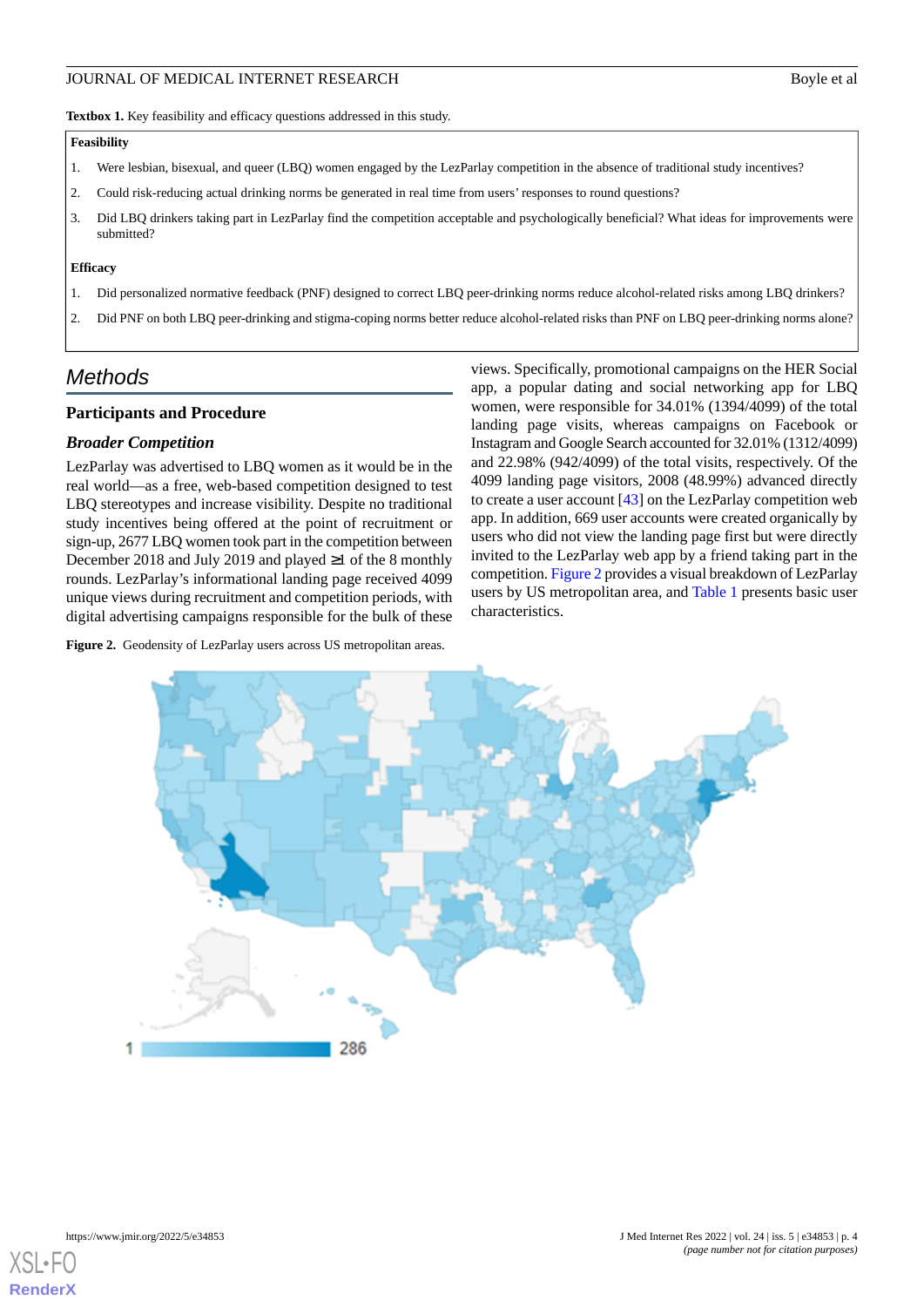<span id="page-4-0"></span>Table 1. Characteristics of LezParlay users (N=2667).

**Device used**

| $\mathbf{a}$ and $\mathbf{a}$ . Characteristics of Equation and $\mathbf{a}$ as $\mathbf{a}$ ( $\mathbf{a}$ – Equation ). |                     |  |  |  |
|---------------------------------------------------------------------------------------------------------------------------|---------------------|--|--|--|
| Characteristic                                                                                                            | Participants, n (%) |  |  |  |
| <b>Sexual identity</b>                                                                                                    |                     |  |  |  |
| Lesbian                                                                                                                   | 1446 (54.22)        |  |  |  |
| Bisexual                                                                                                                  | 669 (25.08)         |  |  |  |
| Queer                                                                                                                     | 562 (21.07)         |  |  |  |
| Age group (years)                                                                                                         |                     |  |  |  |
| $<18$                                                                                                                     | 107(4.01)           |  |  |  |
| 18-24                                                                                                                     | 401 (15.04)         |  |  |  |
| $25 - 34$                                                                                                                 | 1284 (48.14)        |  |  |  |
| 35-44                                                                                                                     | 562 (21.07)         |  |  |  |
| 54-65                                                                                                                     | 240(9)              |  |  |  |
| $\geq 66$                                                                                                                 | 80(3)               |  |  |  |
| <b>Relationship status</b>                                                                                                |                     |  |  |  |
| Single                                                                                                                    | 1205 (45.18)        |  |  |  |
| In a relationship                                                                                                         | 857 (32.13)         |  |  |  |
| Married                                                                                                                   | 455 (17.06)         |  |  |  |

# *Evaluation Study (Randomized Controlled Trial)*

It's complicated  $161 (6.04)$ 

Mobile phone 2266 (84.96) Tablet 54 (2.02) Computer 347 (13.01)

The third monthly round of LezParlay inquired about alcohol use and LBQ stigma exposure and served as the screening instrument and baseline assessment (time point [T1]) for the randomized controlled trial (RCT). As players completed this round, a subsample of 500 LBQ drinkers meeting the eligibility criteria were invited to take part in an evaluation study wherein they were incentivized to play subsequent rounds and complete a feedback survey following the competition. A total of 1337 LBQ women completed the round with 912 users covertly screened for eligibility based on their responses to round questions about alcohol use (ie, reporting drinking ≥3 days per week or consuming ≥3 drinks on their heaviest drinking occasion) and other app data (eg, geolocation in the United States, at least one previous round played, and no partner participating) before the 500 spots in the evaluation study were filled. As described in greater detail elsewhere [[43\]](#page-17-4), at the point of study enrollment, participants were covertly randomized to receive 1 of 3 sequences of PNF delivered at the end of the third and fourth monthly rounds: alcohol + coping, alcohol + control, or control topics only. Reductions in drinking and negative consequences were assessed 2 (time point 2 [T2], June 2019) and 4 (time point 3 [T3], August 2019) months later. Following completion of a postcompetition feedback survey, participants were debriefed regarding the research questions and the nonrandom nature of the topics on which they received detailed results in 2 of the 8 competition rounds. A CONSORT (Consolidated Standards of Reporting Trials) diagram summarizing the flow of participants through the RCT portion of the trial is presented in [Figure 3](#page-5-0) (see also [Multimedia](#page-15-12) [Appendix 1](#page-15-12) for this trial's CONSORT E-HEALTH checklist). Mirroring the larger user base, the evaluation study drinkers were diverse in terms of their geographic locations, representing 44 US states and 221 different counties and age groups, sexual identities, races, and ethnicities.

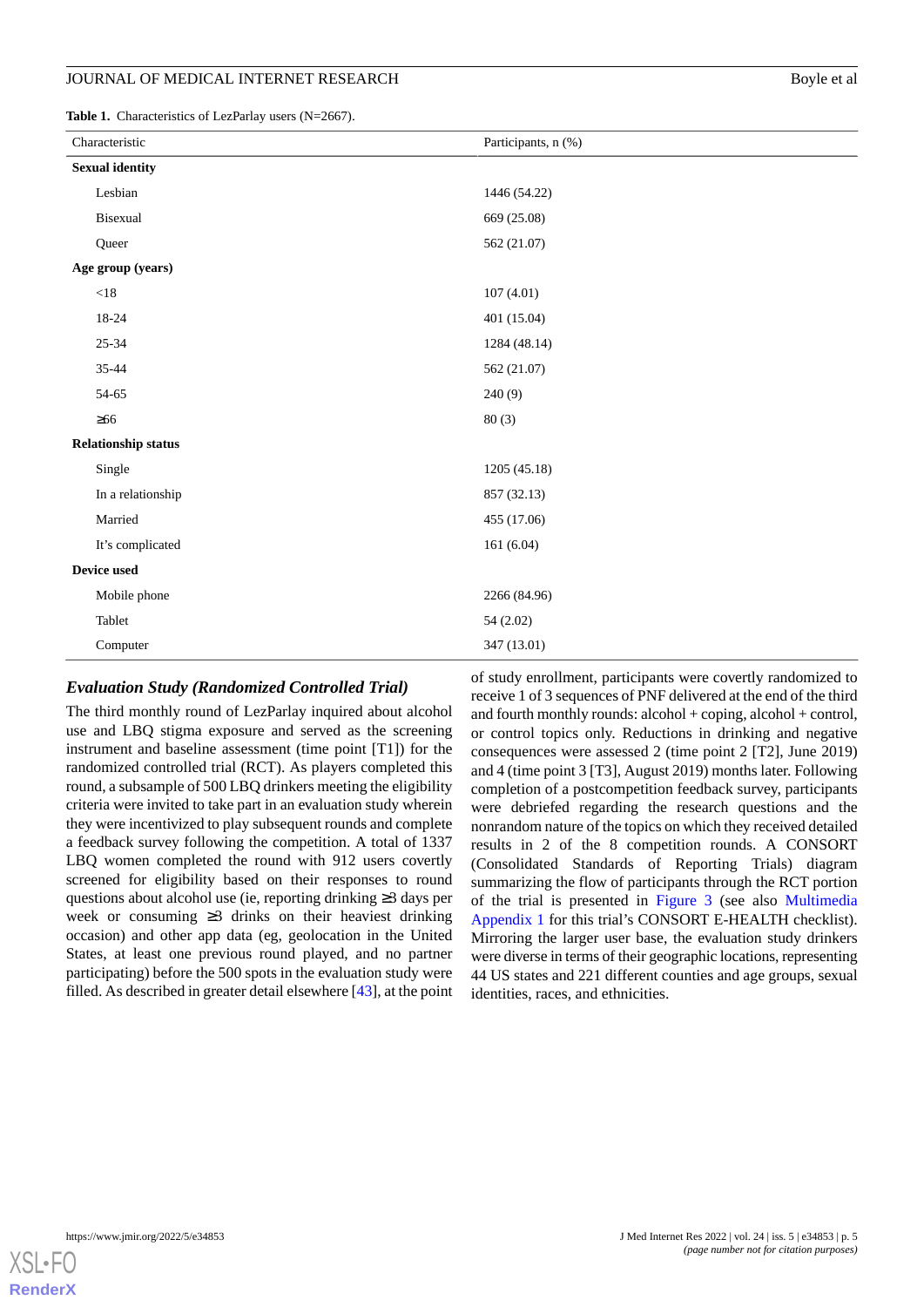<span id="page-5-0"></span>Figure 3. Flow of the evaluation showing study participants through screening, enrollment, and follow-ups. PNF: personalized normative feedback. T1: time point 1; T2: time point 2; T3: time point 3.



# **Ethical Considerations**

# **Measures**

Human subjects approval for this research was granted by the Loyola Marymount University institutional review board (protocol #LMUIRB2018SU14) on August 14, 2018. All procedures [\[43](#page-17-4)] were in accordance with the ethical standards of the US Department of Health and Human Services Office for Human Research.

# *Competition Engagement*

Data collected by Google Analytics and the application examined the total number of users who signed up to participate in the LezParlay competition and detailed users'average number of logins, number of rounds completed, and most visited areas of the app.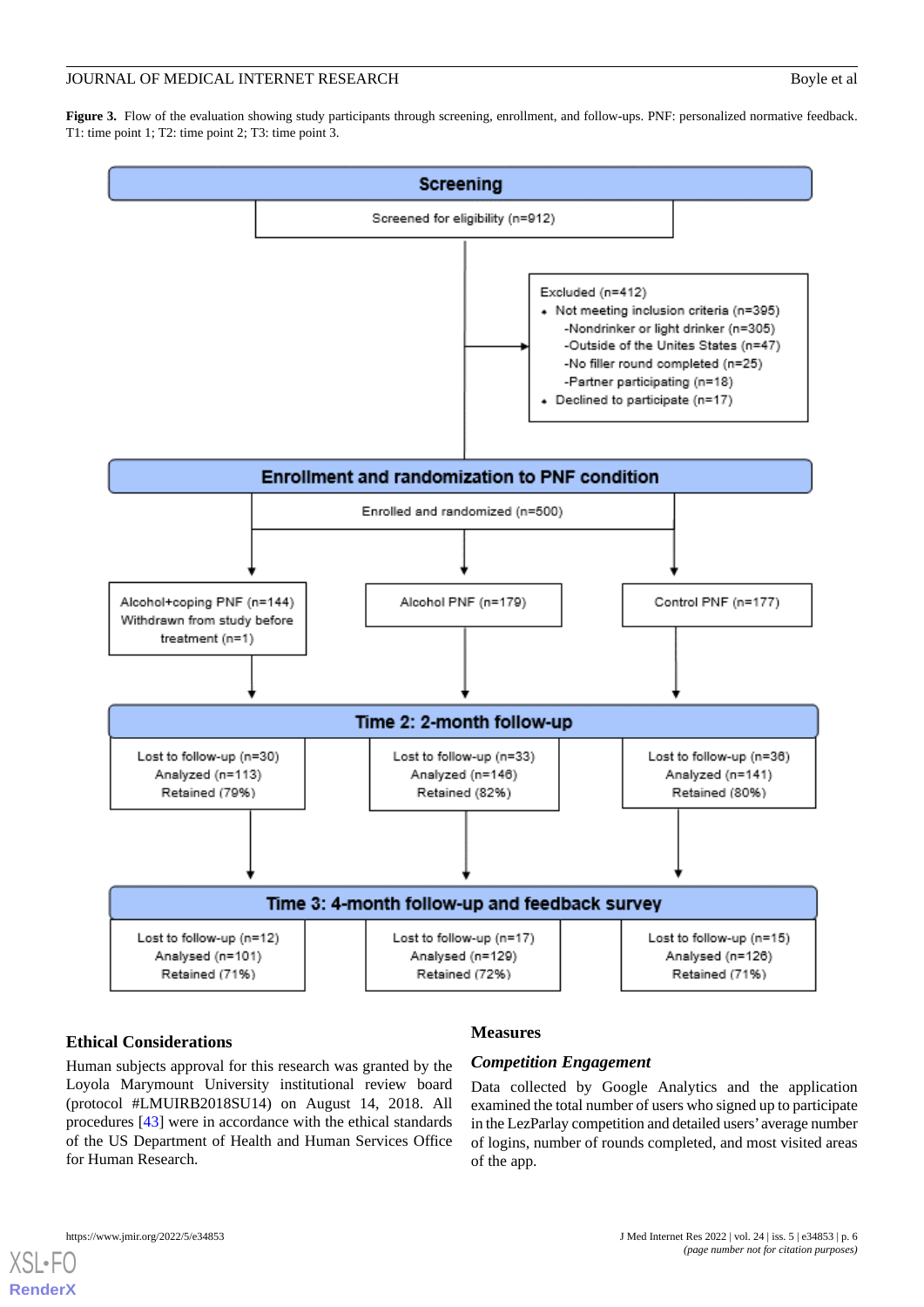#### *Demographics*

All users reported their sexual identity and relationship status at competition sign-up. Age in years, race, and ethnicity were also reported by the evaluation study participants at the point of study enrollment.

### *Perceived Norms for Alcohol Use and Negative Consequences*

Three items modeled after the Quantity, Frequency, Max measure [[47\]](#page-17-7) assessed perceived LBQ peer alcohol use norms for the average number of drinks consumed in a typical week (2 items), maximum (or peak) number of drinks consumed on one occasion (1 item), and the number of negative alcohol-related consequences experienced (1 item). The perceived norm for weekly drinks comprised 2 items that prompted users to report their perception of the number of days per week the typical user drank (0-7 days) and the typical user's average number of drinks consumed per drinking day (0 to  $\geq$ 12 drinks). The product of these 2 items was computed to create a variable indicative of users' perceived norm for weekly drinks. For the peak drinking norm, users reported the typical user's maximum number of drinks consumed on one occasion (0 to ≥12 drinks). To assess the perceived norm for negative consequences, users were presented with a list of 8 negative consequences (eg, had a hangover or illness, got in a physical or verbal fight, had problems with a significant other, missed a social engagement or event, had problems with friends or family, performed poorly at work or school, had problems with money, and had an unwanted or regrettable sexual experience) and were then asked to report the number they thought the typical user experienced due to drinking or partying. At all 3 time points, items assessing norms referenced the previous 2 months, and the sexual identity and age group of the typical user in these questions were piped to match each user's own sexual identity and age group (eg, "Over the past two months, on average, on how many days per week did the typical [lesbian] user in her [30s] drink?").

#### *Own Alcohol Use and Negative Consequences*

Users' own weekly drinks, peak drinks on one occasion, and negative consequences in the past 2 months were assessed using items that paralleled norm items (eg, "Over the past two months, on average, on how many days per week did YOU drink?") at the same time points and presented the same response options (ie, 0-7 days; 0 to  $\geq$ 12 drinks; 0-8 negative consequences).

#### *Interpersonal Stigma Exposure*

Interpersonal stigma exposure was assessed at T1 with two items adapted for the in-game context from a widely used measure of sexual minority stigma [[48\]](#page-17-8): (1) "During the past 2 months, how many times have you been physically harmed due to your sexual identity?" (2) "During the past 2 months, how many times have you been verbally harassed or threatened (online or in person) due to your sexual identity?" More than 75% of users' responses were concentrated in the range of 0 to 1. Therefore, items were first recoded to reflect this binary (ie, 0=this did not happen; 1=this happened once or more times) and then summed to produce a score between 0 and 2. This measure was included as a covariate in statistical models

 $XSI - F($ **[RenderX](http://www.renderx.com/)** evaluating efficacy due to sexual minority status–related violence and harassment being the experiences most consistently linked to alcohol consumption and negative alcohol-related consequences among sexual minority women [[13](#page-15-11)[-15](#page-16-0)].

#### *LezParlay Acceptability*

The postcompetition feedback survey prompted study participants to rate numerous aspects of the competition (the stereotype challenge concept, topics and questions, detailed results, leaderboards, the ability to browse player profiles, the ability to submit questions, the ability to bet points on the accuracy of guesses, SMS text messages, and email communications) on Likert-type scales ranging from *did not like at all* (rating=0) to *liked very much* (rating=5). Total acceptability scores were computed by summing the ratings.

#### *LezParlay Perceived Benefits*

A single item in the feedback survey asked evaluation study participants to select yes or no in response to the question, "Did you find taking part in LezParlay to be psychologically beneficial?" Those selecting *yes* in response were invited to enter text describing their perceived benefits.

#### *LezParlay Ideas for Improvement*

A final free-response question asked evaluation study participants to share any ideas they had for ways in which LezParlay could be improved (ie, "Do you have any ideas for how LezParlay could be improved? What would you like to see in the next version?").

#### **Analysis Plan**

#### *Evaluating Feasibility*

Descriptive statistics examined the level of engagement with the LezParlay app (ie, total number of sign-ups and average number of rounds played), initial levels of alcohol use among players, competition-derived actual norms for treatment topics, competition acceptability among drinkers taking part in the RCT, and the proportion of drinkers taking part in the RCT reporting perceived psychological benefits. Qualitative responses to items assessing the perceived benefits associated with LezParlay and ideas for improvement were examined using a generic inductive qualitative coding approach [\[49](#page-17-9)[,50](#page-17-10)]. This iterative approach is similar to grounded theory but is more commonly used in the program evaluation literature, where the coding objective tends to be summarizing phenomena for basic understanding rather than building theory. As this approach can be prone to reflecting the biases of a single coder, multiple coder perspectives were sought, with a lesbian-identified senior researcher (SCB), a gay male–identified senior researcher (JWL), and 2 heterosexual female research assistants taking part in the coding process. For psychological benefits, coding sought to condense the raw text descriptions submitted by participants into a summary of common benefit categories. First, the 2 senior researchers (SCB and JWL) conducted independent, initial readings of participant responses, with each aiming to identify no more than 10 unique categories of benefits. As responses were generally short, although many described >1 benefit, it was decided a priori that each response could receive up to 3 category classifications. The senior researchers then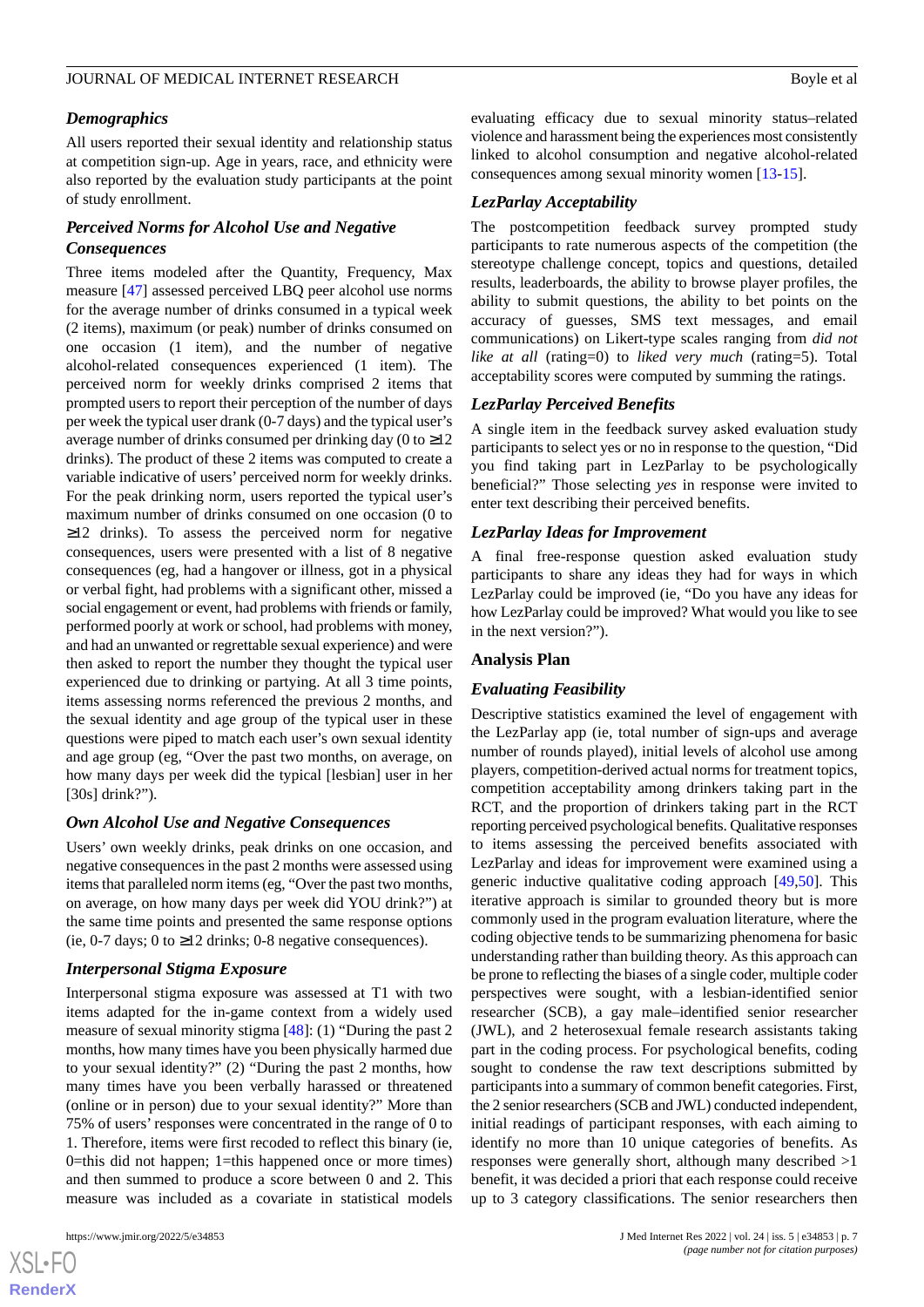met, compared categories, agreed upon common category themes, and identified several pairs of categories that were extremely similar and could be condensed into a single category. This process culminated in 6 shared benefit categories. Next, 2 research assistants independently classified all responses according to the 6 categories, with each response coded for a maximum of 3 benefits. Interrater reliability was high (κ=0.91), and discrepancies were resolved through discussion. A similar approach was used to code participants' ideas for improving LezParlay. However, as the research team only sought to identify the most agreed-upon or frequently submitted ideas for improvement to inform the next version of the app, all 4 coders independently grouped participant responses in terms of similarity. No discrepancies in groupings were observed between coders, and similar responses were tallied for summary purposes.

#### *Evaluating Efficacy*

Preliminary analysis of RCT data examined the distributions of alcohol-related variables, the nature of missing data, and the characteristics of participants lost to follow-up (*t*tests). One-way ANOVAs and chi-square tests also established conditional equivalency for demographic characteristics, interpersonal stigma, perceived alcohol use norms, and alcohol use behaviors assessed at T1. Examination of attrition suggested that missingness was random rather than systematic. As such, 3 multilevel models, each with maximum likelihood estimation to deal with data missing at random, a random intercept component, and an unstructured covariance matrix, were conducted in SAS (version 9.4) to assess the effects of treatment PNF (alcohol PNF and alcohol + coping PNF) on respective changes in weekly drinks, peak drinks, and negative consequences relative to control PNF. In all 3 models, predictors included study condition (alcohol PNF and alcohol  $+$  coping PNF vs control PNF) and time (T2 and T3 vs T1). To determine whether there were changes in drinking outcomes over time related to PNF treatment, condition  $\times$  time interaction terms were included in each model. Covariates also included in the models were age, sexual identity (bisexual and queer vs lesbian), race (White vs non-White), ethnicity (non-Hispanic or Latino vs Hispanic or Latino), relationship status (single vs in a relationship or married), and exposure to interpersonal LBQ stigma. Post hoc Tukey tests were then conducted to determine the nature of significant condition  $\times$  time effects.

# *Results*

### **Research Question 1: Were LBQ Women Engaged by the LezParlay Competition?**

Yes, despite no traditional study incentives being offered at recruitment, sign-up, or initial round completion, 2667 LBQ women signed up and played ≥1 round. Furthermore, the average user logged into the LezParlay app 2 times during the competition following initial sign-up; completed 1.97 rounds; and, on average, spent 4.15 minutes on the app per login (no SDs available). The LezParlay web application also recorded 54,072 total page visits among logged in users, with the most frequented sections of the app devoted to browsing the social media–inspired profiles of other users, followed by playing monthly rounds, viewing detailed results (ie, PNF), and viewing leaderboards.

# **Research Question 2: Was It Feasible to Derive Risk-Reducing LBQ Actual Drinking Norms From In-Round Questions?**

Yes, of the 1337 LezParlay users who completed the round where alcohol use was first assessed, 254 (19%) reported no alcohol consumption or light drinking  $(\leq 2)$  drinks per week), and 346 (25.88%) reported moderate drinking (3-7 drinks per week and ≤3 drinks on any day). Notably, ≤7 drinks per week and ≤3 drinks per day are the upper limits for low-risk drinking among women, as defined by the National Institute on Alcohol Abuse and Alcoholism [\[51](#page-17-11)], as these patterns of consumption equate to low risks for alcohol dependence and development of alcohol-related health problems. Higher levels of risk were also well represented in LezParlay, with 55.12% (737/1337) of the users who completed this round consuming ≥8 drinks per week or ≥4 drinks on any day, thereby meeting the National Institute on Alcohol Abuse and Alcoholism's definition of high-risk drinking [\[51](#page-17-11)]. Conferring elevated risks for AUD and alcohol-related health problems, the average number of drinks consumed per week among these users ranged from 8 to 56 drinks, and peak drinks consumed on a day ranged from 4 to ≥12 drinks for the 2-month period referenced in the game questions. However, as LezParlay users were so diverse in their patterns of alcohol consumption, the broader composition of alcohol use among users was sufficient for generating risk-reducing actual norms to deliver to drinkers in the evaluation study. As is typically the case in traditional PNF interventions, the lower levels of consumption among nondrinkers and low-risk drinkers attenuated the higher levels of consumption among high-risk users. Round-derived actual norms featured in treatment PNF are presented in [Table 2](#page-8-0).

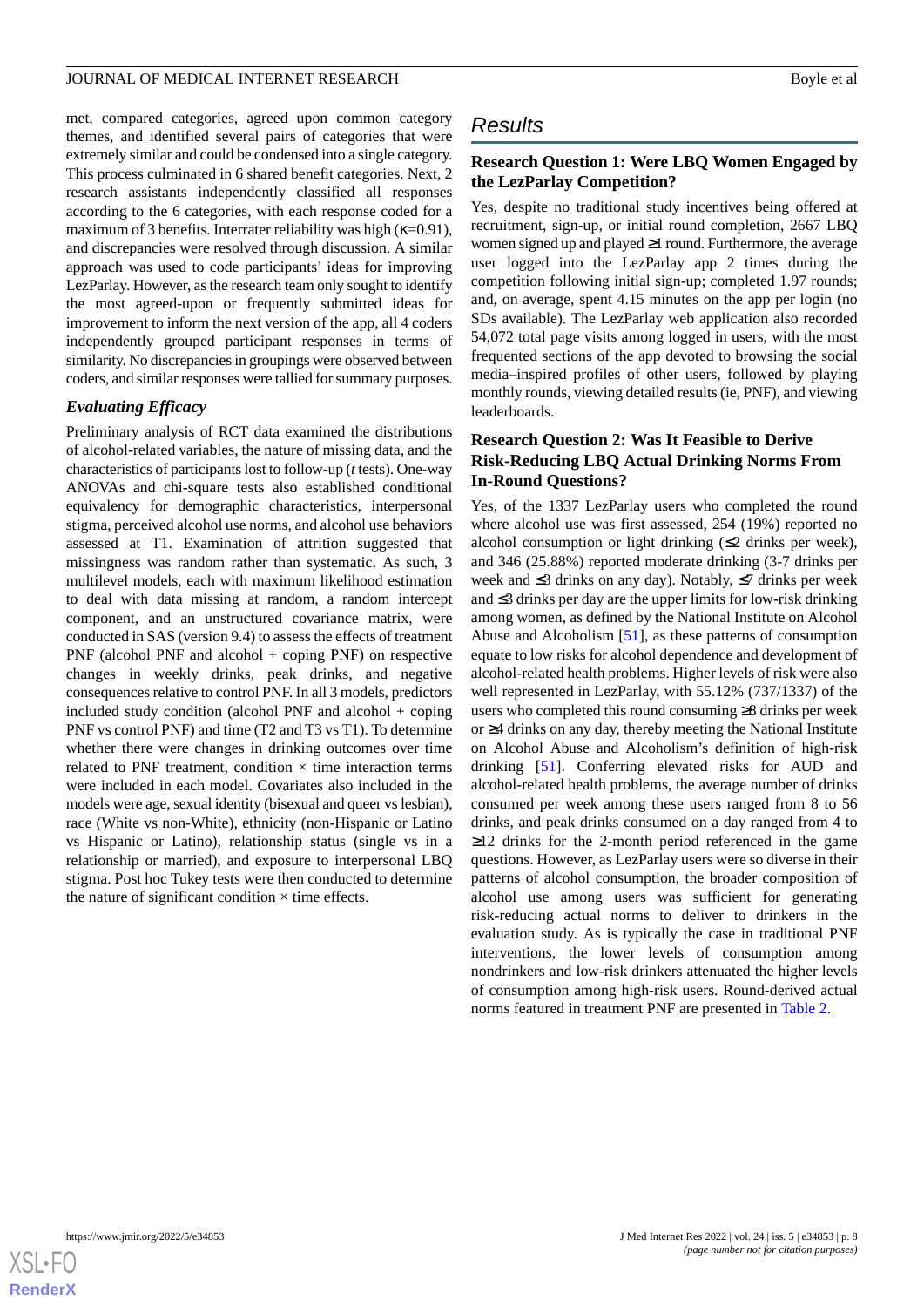<span id="page-8-0"></span>

|  |  |  | Table 2. Competition-derived actual norms presented in treatment personalized normative feedback. |
|--|--|--|---------------------------------------------------------------------------------------------------|
|--|--|--|---------------------------------------------------------------------------------------------------|

| <b>Norms</b>                                   | Age groups (years) |                |           |  |
|------------------------------------------------|--------------------|----------------|-----------|--|
|                                                | $21-29$            | $30-39$        | $\geq 40$ |  |
| Round 3: alcohol use actual norms <sup>a</sup> | $n=627$            | $n=498$        | $n=212$   |  |
| Drinking days per week, mean                   | $\overline{2}$     | $\overline{2}$ | 1.5       |  |
| Drinks per occasion, mean                      | 2.5                | $\overline{2}$ | 2         |  |
| Weekly drinks, mean                            | 5                  | 4              | 3         |  |
| Peak drinks on one occasion, mean              | $\overline{4}$     | 3              | 3         |  |
| Negative consequences, mean                    | $\overline{2}$     | 1.5            |           |  |
| Round 4: coping actual norms <sup>a</sup>      | $n=503$            | $n = 414$      | $n=186$   |  |
| Times drank alcohol to cope, %                 | 18                 | 17             | 16        |  |
| Time used drugs to cope, %                     | 12                 | 9              | 9         |  |
| Times exercised or meditated to cope, %        | 55                 | 61             | 49        |  |
| Times sought social support to cope, %         | 53                 | 50             | 62        |  |

 $a<sup>a</sup>$ As no sexual identity differences were observed for alcohol use or coping behaviors, participants received the same age group–specific lesbian, bisexual, and queer actual norms for these topics as a function of condition assignment.

# **Did PNF on Alcohol Use Delivered Within the Competition Reduce Alcohol-Related Risks Among LBQ Drinkers? Was It More Beneficial to Deliver PNF on Both Drinking and Coping Behaviors Than on Drinking Behaviors Alone?**

Retention in the RCT was adequate, with 80.2% (400/499) of the evaluation study participants retained at T2 and 71.3% (356/499) at T3. Participants lost to follow-up were younger  $(t_{497}=4.48; P<.001)$  and non-Hispanic White  $(t_{497}=4.13; P<.001)$ . Attrition, in this case, was considered random rather than systematic, given that the *average* participant in the study was both younger and non-Hispanic White, and attrition was not significantly associated with any other study variables. Beyond attrition, there were no other missing data among participants. As shown in [Table 3](#page-9-0), tests of conditional equivalency revealed no significant between-condition differences for any of the variables at baseline.

The results for multilevel models, predicting weekly drinks, peak drinks on one occasion, and negative alcohol-related consequences are presented in [Table 4](#page-10-0). The condition  $\times$  time effects in each model were significant, indicating that treatment PNF conditions predicted significant changes in outcomes over time, controlling for baseline covariates (ie, sexual identity, race, ethnicity, age, relationship status, and interpersonal stigma exposure).

As presented in [Table 5](#page-10-1) and [Figure 4,](#page-11-0) post hoc analyses probing interaction effects for each outcome revealed that participants in both treatment PNF conditions significantly decreased their weekly drinks from T1 to T2 relative to participants receiving PNF on control topics, but significant differences in weekly drinks were retained only at T3 between the alcohol  $+$  coping PNF and control PNF conditions. Similarly, both treatment PNF conditions predicted significant decreases in peak drinks consumed from T1 to T2 relative to control PNF; however, only the differences between the alcohol + coping and control PNF conditions met the threshold for significance at T3 (*P*=.06 for alcohol PNF vs control PNF). Finally, participants in both treatment PNF conditions significantly decreased the negative consequences they experienced relative to controls from T1 to T2 and from T2 to T3.

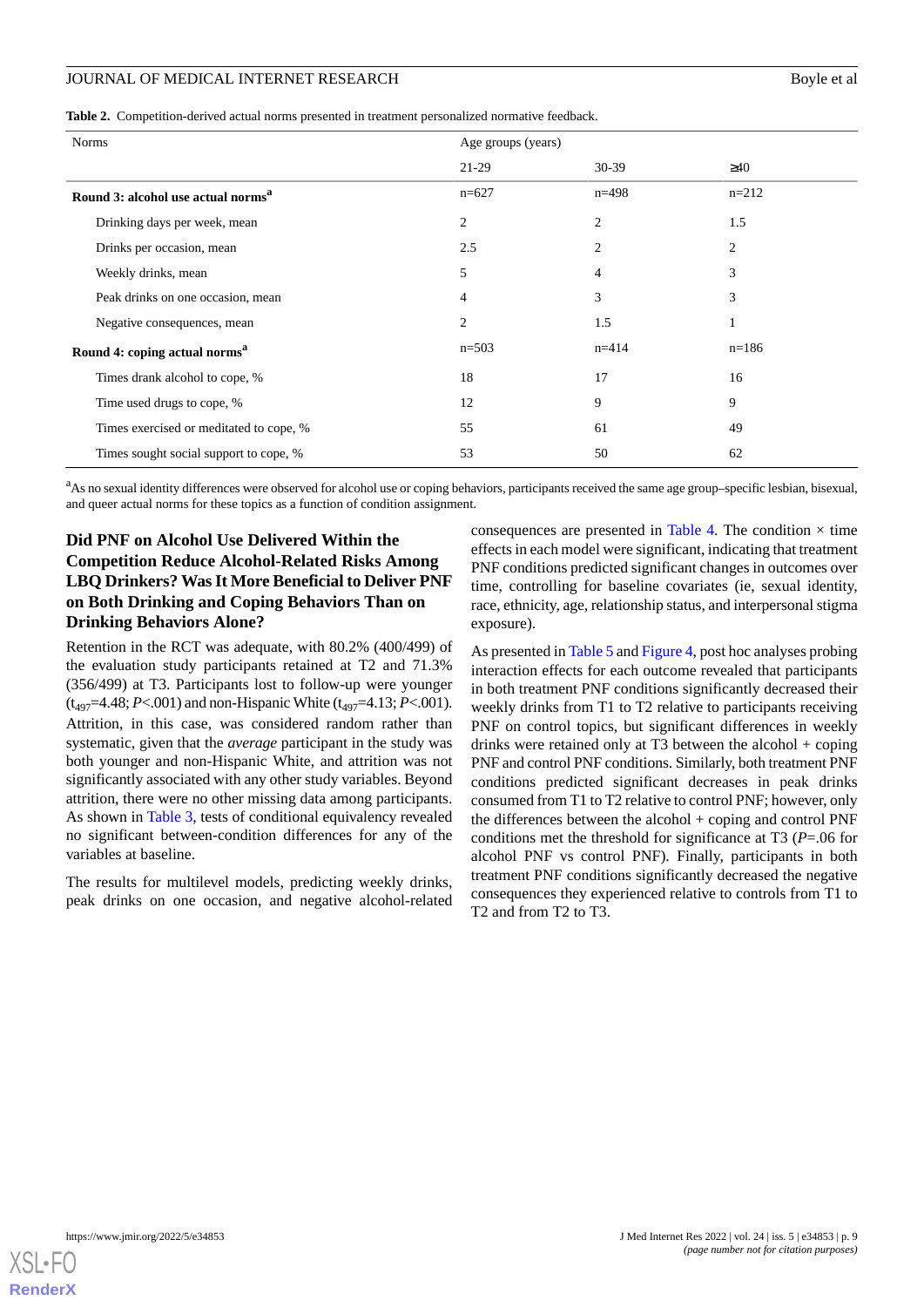# **JOURNAL OF MEDICAL INTERNET RESEARCH Boyle et al.**

<span id="page-9-0"></span>Table 3. Baseline demographics, psychosocial characteristics, drinking norms, and alcohol use of evaluation study participants overall and by condition assignment.

| Characteristics                        | Overall $(N=499)$ |              |              | Control $PNF^a(n=177)$ Alcohol $PNF(n=179)$ Alcohol + coping $PNF(n=143)$ |
|----------------------------------------|-------------------|--------------|--------------|---------------------------------------------------------------------------|
| Sexual identity, n (%)                 |                   |              |              |                                                                           |
| Lesbian                                | 290 (58.1)        | 94(53.1)     | 108(60.3)    | 89 (62.2)                                                                 |
| Bisexual                               | 115(23)           | 48(27.1)     | 39(21.8)     | 29(20.2)                                                                  |
| Queer                                  | 94 (18.8)         | 35(19.8)     | 32(17.9)     | 25(17.5)                                                                  |
| Relationship status, $n$ (%)           |                   |              |              |                                                                           |
| Single                                 | 209(41.9)         | 80(45.2)     | 69 (38.5)    | 60(41.9)                                                                  |
| Ethnicity, $n$ (%)                     |                   |              |              |                                                                           |
| Hispanic/Latino                        | 123(24.6)         | 40(22.6)     | 46(25.7)     | 37(25.8)                                                                  |
| Race, $n$ $(\frac{9}{6})$              |                   |              |              |                                                                           |
| American Indian/Alaskan Native         | 13(2.6)           | 4(2.3)       | 5(2.8)       | 4(2.7)                                                                    |
| Asian American                         | 39(7.8)           | 17(9.6)      | 16(8.9)      | 6(4.1)                                                                    |
| <b>Black/African American</b>          | 70(14)            | 26(14.7)     | 25(14)       | 19(13.2)                                                                  |
| Hawaiian/Pacific Islander              | 1(0.2)            | 0(0)         | 0(0)         | 1(0.6)                                                                    |
| White                                  | 268 (53.7)        | 99 (55.9)    | 91(50.8)     | 78 (54.5)                                                                 |
| Multiracial                            | 53 $(10.6)$       | 15(8.5)      | 23(12.8)     | 15(10.4)                                                                  |
| Other                                  | 55(11)            | 16(9)        | 19(10.6)     | 14(20)                                                                    |
| Age (years), mean (SD)                 | 29.87 (7.32)      | 29.47 (7.03) | 30.37 (7.75) | 29.73 (7.15)                                                              |
| $T1^b$ interpersonal stigma, mean (SD) | 0.61(0.69)        | 0.66(0.69)   | 0.56(0.66)   | 0.62(0.70)                                                                |
| T1 perceived drinking norms, mean (SD) |                   |              |              |                                                                           |
| Norm-weekly drinks                     | 13.94 (9.37)      | 13.84 (9.44) | 14.07(10.35) | 13.89 (7.92)                                                              |
| Norm-peak drinks                       | 6.31(2.18)        | 6.16(2.27)   | 6.36(2.07)   | 6.43(2.20)                                                                |
| Norm-consequences                      | 2.88(1.74)        | 2.84(1.65)   | 3.01(1.84)   | 2.73(1.72)                                                                |
| T1 alcohol use, mean (SD)              |                   |              |              |                                                                           |
| Weekly drinks                          | 9.15(7.51)        | 9.13(7.90)   | 8.96(8.19)   | 9.43(6.00)                                                                |
| Peak drinks                            | 5.79(2.34)        | 5.74(2.43)   | 5.76(2.37)   | 5.87(2.19)                                                                |
| Consequences                           | 2.52(1.89)        | 2.45(1.95)   | 2.55(1.86)   | 2.58(1.89)                                                                |

<sup>a</sup>PNF: personalized normative feedback.

b<sub>T1</sub>: time point 1.

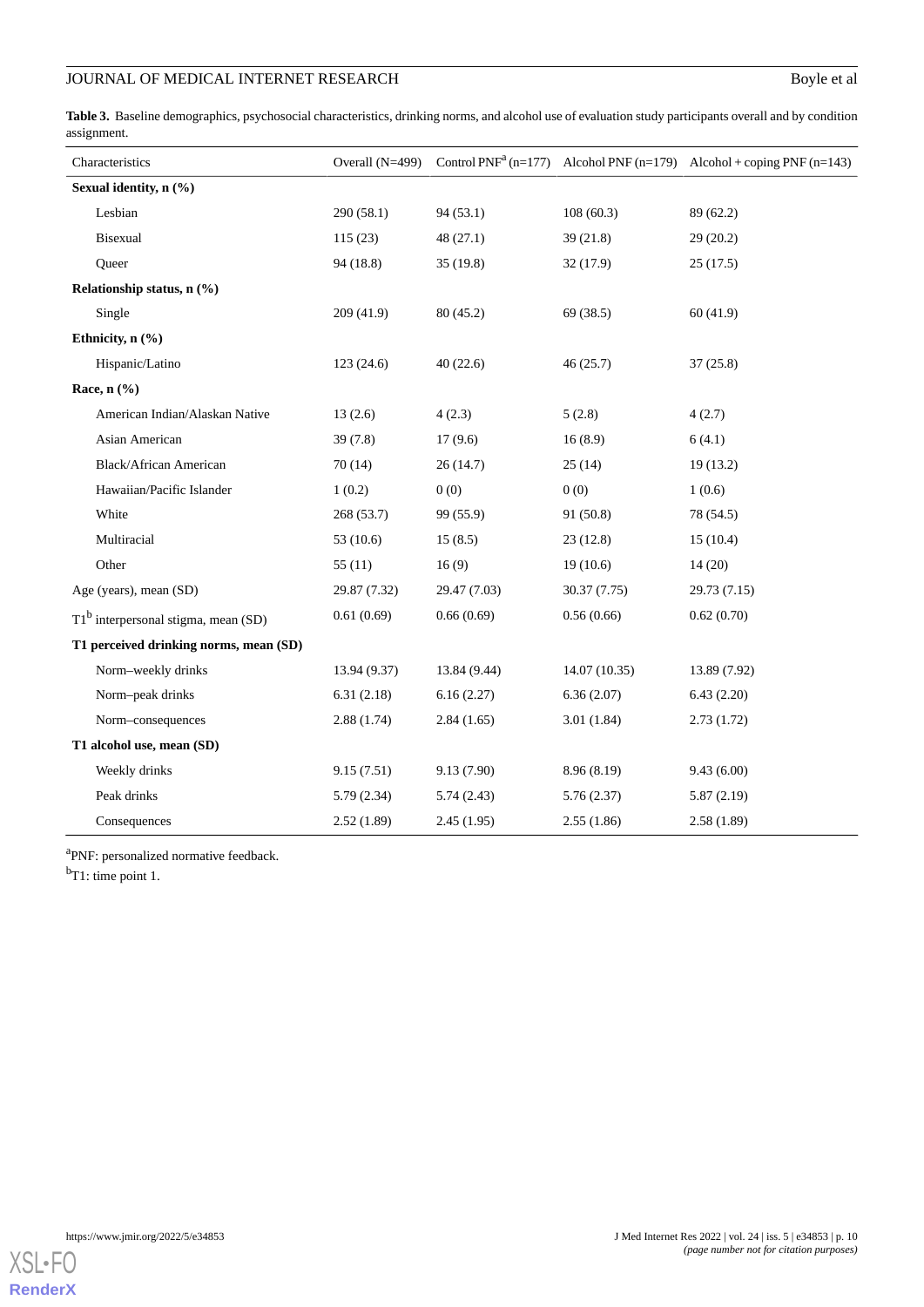# **JOURNAL OF MEDICAL INTERNET RESEARCH** Boyle et al

<span id="page-10-0"></span>**Table 4.** Multilevel model results for outcomes (weekly drinks, peak drinks, and negative alcohol-related consequences).

| Outcomes                                               | Weekly drinks |           | Peak drinks   |           | Consequences  |           |
|--------------------------------------------------------|---------------|-----------|---------------|-----------|---------------|-----------|
|                                                        | $b$ (SE)      | $P$ value | $b$ (SE)      | $P$ value | $b$ (SE)      | $P$ value |
| Alcohol PNF <sup>a</sup>                               | 0.41(0.74)    | .58       | 0.13(0.22)    | .54       | 0.2(0.16)     | .24       |
| $Alcohol + coping PNF$ (reference: control PNF)        | 0.14(0.78)    | .86       | 0.16(0.23)    | .49       | 0.13(0.17)    | .47       |
| Time 2                                                 | 0.65(0.39)    | .09       | 0.19(0.14)    | .19       | 0.71(0.12)    | < 0.001   |
| Time 3 (reference: time 1)                             | $-0.50(0.40)$ | .22       | $-0.05(0.15)$ | .73       | 0.64(0.13)    | < 0.001   |
| Alcohol PNF $\times$ time 2                            | $-2.72(0.54)$ | < .001    | $-1.61(0.20)$ | < 0.001   | $-1.03(0.18)$ | < .001    |
| Alcohol PNF $\times$ time 3                            | $-1.64(0.57)$ | .004      | $-0.59(0.21)$ | .005      | $-0.90(0.18)$ | < .001    |
| Alcohol + coping $PNF \times$ time 2                   | $-3.39(0.58)$ | < 0.001   | $-1.67(0.22)$ | < 0.001   | $-1.00(0.19)$ | < .001    |
| Alcohol + coping $PNF \times$ time 3                   | $-2.03(0.61)$ | .01       | $-0.71(0.23)$ | .02       | $-0.98(0.20)$ | < 0.001   |
| Oueer                                                  | $-1.88(0.78)$ | .02       | $-0.29(0.22)$ | .19       | $-0.48(0.16)$ | .01       |
| Bisexual (reference: lesbian)                          | $-1.26(0.72)$ | .08       | 0.40(0.20)    | .05       | $-0.03(0.15)$ | .83       |
| Non-White (reference: White)                           | 0.75(0.65)    | .25       | 0.23(0.18)    | .21       | 0.51(0.13)    | .001      |
| Hispanic or Latinx (reference: non-Hispanic or Latinx) | $-0.68(0.77)$ | .38       | 0.02(0.22)    | .93       | $-0.28(0.15)$ | .07       |
| Age                                                    | $-0.05(0.04)$ | .20       | $-0.04(0.01)$ | .001      | $-0.04(0.01)$ | < 0.001   |
| Single (reference: coupled or married)                 | 2.30(0.62)    | .002      | 0.61(0.18)    | .01       | 0.41(0.13)    | < 0.001   |
| Interpersonal stigma exposure                          | 1.85(0.43)    | < .001    | 0.38(0.12)    | .002      | 0.45(0.09)    | < 0.001   |

<span id="page-10-1"></span><sup>a</sup>PNF: personalized normative feedback.

|  |  |  | <b>Table 5.</b> Tukey post hoc test results probing $PNF^a$ condition $\times$ time interactions. |
|--|--|--|---------------------------------------------------------------------------------------------------|
|--|--|--|---------------------------------------------------------------------------------------------------|

| PNF condition comparisons                | Weekly drinks |           | Peak drinks   |           | Consequences  |           |  |
|------------------------------------------|---------------|-----------|---------------|-----------|---------------|-----------|--|
|                                          | $b$ (SE)      | $P$ value | b(SE)         | $P$ value | $b$ (SE)      | $P$ value |  |
| $T1^b$                                   |               |           |               |           |               |           |  |
| Alcohol vs control                       | $-0.41(0.74)$ | .58       | $-0.13(0.22)$ | .54       | $-0.20(0.16)$ | .24       |  |
| $Alcohol + coping vs control$            | $-0.14(0.78)$ | .86       | $-0.16(0.23)$ | .49       | $-0.13(0.17)$ | .47       |  |
| Alcohol vs alcohol $+$ coping            | 0.27(0.78)    | .73       | $-0.03(0.23)$ | .91       | 0.07(0.17)    | .69       |  |
| $T2^c$                                   |               |           |               |           |               |           |  |
| Alcohol vs control <sup>d</sup>          | 2.31(0.77)    | .003      | 1.48(0.23)    | < .001    | 0.83(0.18)    | < 0.001   |  |
| Alcohol + coping vs control <sup>d</sup> | 3.25(0.82)    | < 0.001   | 1.51(0.25)    | < .001    | 0.86(0.19)    | < 0.001   |  |
| Alcohol vs alcohol $+$ coping            | 0.94(0.82)    | .25       | 0.04(0.25)    | .88       | 0.03(0.19)    | .87       |  |
| $T3^e$                                   |               |           |               |           |               |           |  |
| Alcohol vs control <sup>d</sup>          | 1.24(0.79)    | .12       | 0.46(0.24)    | .06       | 0.70(0.19)    | .002      |  |
| Alcohol + coping vs control <sup>d</sup> | 1.90(0.84)    | .03       | 0.55(0.26)    | .03       | 0.86(0.20)    | < 0.001   |  |
| Alcohol vs alcohol $+$ coping            | 0.66(0.84)    | .43       | 0.10(0.26)    | .71       | 0.15(0.20)    | .44       |  |

<sup>a</sup>PNF: personalized normative feedback.

 $<sup>b</sup>T1$ : time point 1.</sup>

<sup>c</sup>T2: time point 2.

<sup>d</sup>Across outcomes, Cohen *d* effect size estimates for significant treatment versus control comparisons ranged from 0.20 to 0.33 at T2 and 0.12 to 0.22 at T3.

<sup>e</sup>T3: time point 3.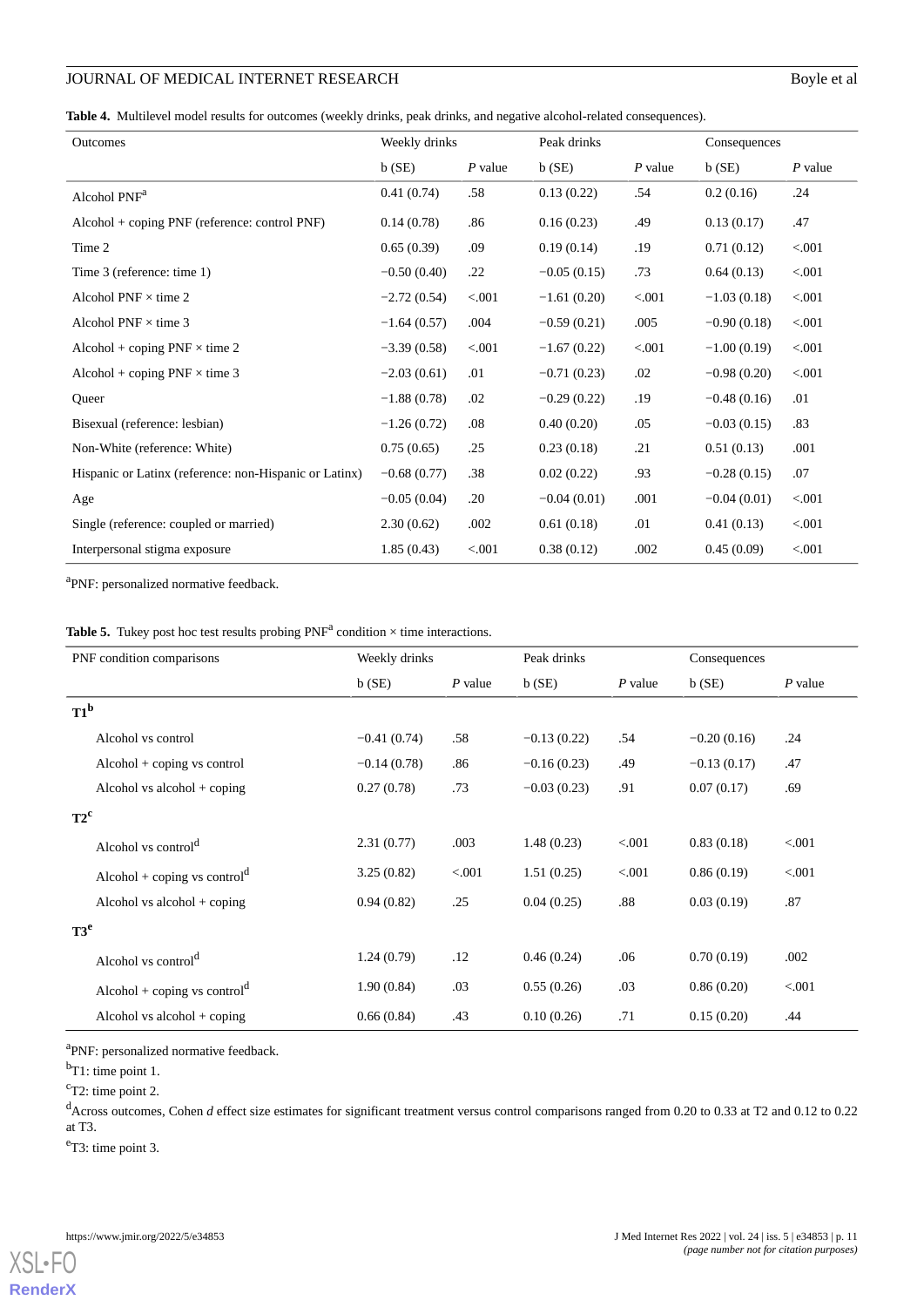<span id="page-11-0"></span>**Figure 4.** Personalized normative feedback (PNF) condition as a function of time for each outcome.



# **Did LBQ Drinkers Find the Competition Acceptable and Psychologically Beneficial? What Ideas for Improvements Did They Submit?**

Overall, drinkers in the evaluation study found the LezParlay competition to be highly acceptable, with the average participant rating competition aspects between *liked* and *liked very much* (mean 41.26, SD 3.84; out of a maximum score of 50). [Table](#page-12-0) [6](#page-12-0) presents descriptive statistics for individual acceptability items. Notably, the highest-rated aspect was *receiving detailed results each round* (mean 4.51, SD 0.56). The exploratory 1-way ANOVA and correlational analyses also determined that acceptability ratings were not significantly associated with participants' study condition  $(F_{2,355}=0.41, P=0.67)$  or baseline measures of alcohol outcomes (*r* ranged from 0.02 to 0.04; *P* ranged from .64 to .68).

Of the 356 participants who completed the feedback survey, 331 (93%) reported finding the LezParlay competition to be psychologically beneficial. Furthermore, 85.5% (283/331) of the participants that indicated benefits entered text to describe the experienced benefits. Qualitative coding resulted in 6 common categories of benefits reported by participants:

[XSL](http://www.w3.org/Style/XSL)•FO **[RenderX](http://www.renderx.com/)**

knowledge and social comparison, community connection and identity strength, stigma reduction, introspection and self-confrontation, entertainment and fun, and mood enhancement. [Table 7](#page-12-1) presents the proportion of total responses that reflected each benefit category and representative responses of benefits in each category.

Notably, although benefits associated with social comparison and self-confrontation in the domain of drinking may be experienced in a traditional PNF alcohol intervention, benefits associated with community connection and identity strength, stigma reduction, entertainment, and enhanced mood and outlook would not be experienced in the context of traditional PNF. Presumably, these extra psychological benefits described by participants were related to LezParlay's social media–inspired web-based community features, the broad challenging of negative LBQ stereotypes via PNF, and the competition-fostering constellation of game mechanics.

In response to the optional item inquiring as to how LezParlay could be improved, 47.5% (169/356) of participants submitted a total of 307 individual ideas for improvement. The most frequently submitted ideas revealed that participants most commonly desired a native (iOS and Android) smartphone app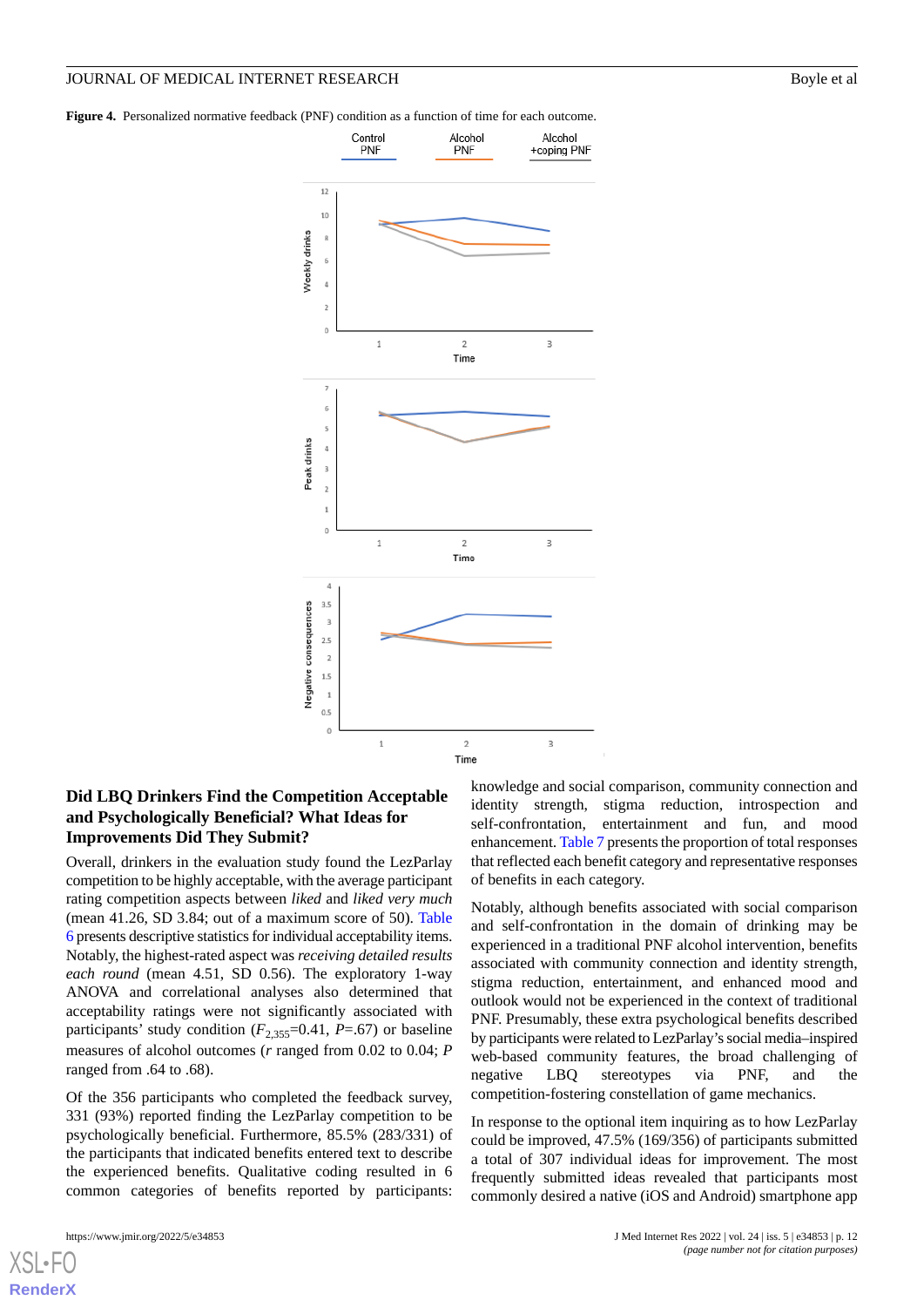for the competition (112/307, 36.5%); more frequent rounds (eg, weekly rather than monthly) with faster results delivery (74/307, 24.1%); increased opportunity for interaction between players (eg, a chat feature or direct messaging that could be turned on and off; 43/307, 14%); increased ease of inviting friends and the ability to earn bonus points for referring friends (24/307, 7.8%); the ability to go back and change previously submitted guesses or point wagers before a round closing (12/307, 3.9%); the connection of results to informational

articles or community resources (11/307, 3.6%); additional questions about race, gender identity, and sexual identity–based biases within the community (9/307, 2.9%); worldwide promotion and additional results comparing the behaviors and experiences of LBQ players in different countries or regions (4/307, 1.3%); and the ability to see the community thumbnail photo collage of LBQ users being guessed about on the *guess question* screen rather than on a previous screen (4/307, 1.3%).

<span id="page-12-0"></span>Table 6. LezParlay competition acceptability ratings by item (N=356).

| Acceptability item                           | Rating, mean $(SD)^a$ |
|----------------------------------------------|-----------------------|
| The "stereotype challenge" concept           | 4.37(0.56)            |
| The topics and questions                     | 4.01(0.56)            |
| Receiving the detailed results each round    | 4.51(0.56)            |
| Browsing players profiles                    | 3.62(0.66)            |
| Submitting and voting on questions           | 3.95(0.59)            |
| Betting points on your guesses being correct | 4.34(0.62)            |
| Receiving SMS text message reminders         | 4.12(0.58)            |
| Receiving email reminders                    | 4.27(0.50)            |
| Viewing the top scorer leaderboards          | 3.89(0.60)            |
| Competing for money and receiving gift cards | 4.09(0.55)            |

<span id="page-12-1"></span><sup>a</sup>Response options ranged from 1=disliked very much to 5=liked very much.

|  |  |  |  |  |  | <b>Table 7.</b> Categories of psychological benefits described by participants and representative responses $(n=283)$ . |  |  |
|--|--|--|--|--|--|-------------------------------------------------------------------------------------------------------------------------|--|--|
|--|--|--|--|--|--|-------------------------------------------------------------------------------------------------------------------------|--|--|

| Benefit category                              | Total, $n$ $(\%)$ | Representative responses and user characteristics                                                                                                                                                                                                                                                                                                   |
|-----------------------------------------------|-------------------|-----------------------------------------------------------------------------------------------------------------------------------------------------------------------------------------------------------------------------------------------------------------------------------------------------------------------------------------------------|
| Knowledge and social<br>comparison            | 184(65)           | "I work at an LGBTQ community center and it really helped having data to influence our programs<br>$\bullet$<br>and identify topics/issues to discuss in our women's group meetings." [Queer, 41 years]<br>"Let me learn more about the lgbtq community and see that I drink way more than average lol fail"<br>$\bullet$<br>[Lesbian, 38 years]    |
| Community connection<br>and identity strength | 96 (33.9)         | "Being in my 50s and feeling sort of invisible these days this competition really helped me feel<br>connected to something again" [Lesbian, 52 years]<br>"It was so great for me although it's hard to describe how/why exactlyfelt connected and in the<br>$\bullet$<br>knowalso felt more confident and secure in my identity." [Queer, 25 years] |
| Stigma reduction                              | 88 (31)           | "This really helped me reduce biases that I had internalized without even realizing it!" [Queer, 26<br>٠<br>years]<br>"Cool to see that some of the negative ways we get portrayed in the media are totally off." [Lesbian,<br>$\bullet$<br>36 years]                                                                                               |
| Introspection and self-<br>confrontation      | 66 (23.3)         | "This really helped me see that I need to get my shit together in several areas" [Lesbian, 33 years]<br>$\bullet$<br>"Made me question some of my own tendencies and behaviors. Came to see that I was doing what<br>$\bullet$<br>I thought everyone else was doing which wasn't even the truth" [Lesbian, 28 years]                                |
| Funa and entertainment                        | 54 (19)           | "Loved the competition, betting, prizes, and leaderboards so so fun" [Lesbian, 51 years]<br>$\bullet$<br>"It was so fun and I was able to get my lesbian roommate to play with mewe got super competitive<br>$\bullet$<br>about scores and had a blast!" [Bisexual, 37 years]                                                                       |
| Mood and outlook en-<br>hancement             | 40(14.1)          | "helped my mental health and gave me a more positive outlook on all things queer." [Queer, 29]<br>$\bullet$<br>years]<br>"It was a source of enjoyment. Getting the results always put me in such a good moodeven when<br>I was wrong about stuff" [Lesbian, 23 years]                                                                              |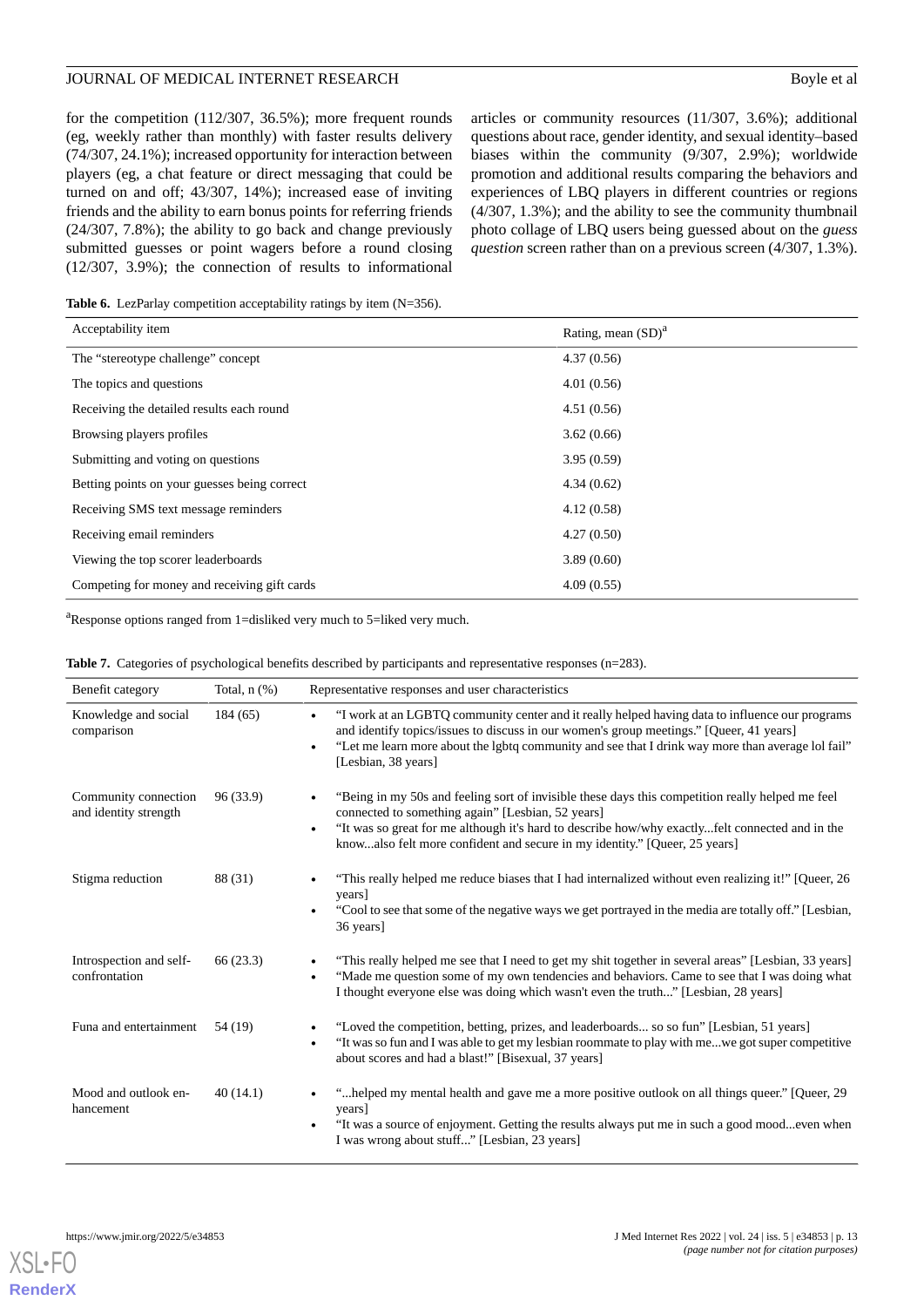# *Discussion*

#### **Principal Findings**

LezParlay leveraged gamification and deep cultural adaptations to deliver a PNF alcohol intervention to LBQ women, a difficult-to-engage population for whom alcohol-related risks are high, but efficacious evidence-based intervention and prevention programs are lacking [[3](#page-15-1)[,52](#page-17-12)]. Reflecting the widespread appeal and cost-efficacy afforded by LezParlay's framing as a competition designed to challenge negative LBQ stereotypes, a very large and diverse group of LBQ women signed up to take part in the competition despite the lack of traditional study incentives being offered for sign-up or initial round play. Furthermore, more than half of the LBQ users who completed the round in which alcohol use was first assessed exceeded established drinking guidelines for women and thus were an ideal population for PNF intervention. LBQ women taking part in LezParlay substantially overestimated LBQ-specific peer norms for drinking, experiencing negative consequences, and engaging in maladaptive coping behaviors in response to stress and stigma consistent with previous survey study findings [\[16](#page-16-1)[-19](#page-16-7)]. In summary, the markedly lower levels of consumption among alcohol abstainers and low-risk drinkers also taking part in the round attenuated the levels of consumption among heavier drinkers, allowing risk-reducing actual drinking norms (presented in PNF) to be organically generated in real time from users' round data.

This novel approach to PNF intervention also demonstrated efficacy in reducing drinking and its negative consequences. Relative to LBQ drinkers randomized to receive PNF on control topics in the competition, those who received treatment PNF on drinking or both drinking and coping similarly and substantially reduced their weekly drinks, peak drinks consumed on one occasion, and number of negative consequences 2 months later. For these outcomes, effect sizes associated with LezParlay treatment arms at the 2-month follow-up were consistent with or exceeded the short-term effects associated with treatment arms of traditional, remotely delivered PNF alcohol interventions in other populations [\[53](#page-17-13)-[55\]](#page-17-14). Thus, in the short term, the impact of additional treatment PNF on coping behaviors beyond alcohol PNF was negligible. However, at the 4-month follow-up, relative to control PNF, the reductions in quantity of consumption outcomes (ie, weekly drinks and peak drinks) associated with the alcohol-only PNF condition faded, whereas they remained relatively robust in the alcohol + coping condition. There are 2 potential explanations for this finding. First, as previous research has found drinking to cope to be a strong overall predictor of alcohol consumption among LBQ women [[56](#page-17-15)[,57](#page-17-16)], correcting LBQ coping norms may have changed participants'own coping behaviors to be more adaptive, which, with passing time, impacted alcohol use outcomes. However, given the design of this trial, wherein coping PNF corrected norms for coping-motivated drinking (among other behaviors) and was delivered 1 month following the initial treatment PNF on alcohol use, it is possible that coping PNF had little effect on participants' subsequent coping behaviors. Rather, the portion of coping PNF that corrected norms for coping-motivated drinking may have acted as a broader *booster*

to alcohol PNF, further reinforcing the idea that LBQ peers do not drink as much as one previously thought. Thus, although efficacy findings from this initial trial are promising and suggest that both alcohol and coping PNF are beneficial, additional research will be needed to fully understand the mechanisms (ie, correcting coping norms or reinforcing actual alcohol use norms) by which coping PNF influences drinking in this population.

In addition to being a feasible and effective means of delivering PNF to this population, LBQ drinkers also found the LezParlay competition to be both highly acceptable and psychologically beneficial. Notably, the detailed results (ie, PNF) were the most liked aspect of LezParlay, and ratings were not significantly associated with study condition or baseline alcohol consumption. Thus, those receiving fewer and more health-related results as a function of condition and those entering the study as lighter and heavier drinkers similarly enjoyed receiving the PNF delivered. These findings suggest that future versions of the competition might also correct additional types of alcohol and coping-related norms or expand the topics on which PNF is delivered to other areas of physical and mental health without detracting from acceptability or engagement. Most participants also reported that they psychologically benefited from taking part in the competition, and descriptions of benefits reflected learning and social comparison, community connection and identity strength, stigma reduction, enhanced mood or outlook, and entertainment. Many of these benefits map onto LezParlay's social media–inspired web-based community features, the constellation of game mechanics, and the broad challenging of negative LBQ stereotypes and, importantly, extend far beyond the psychological benefits associated with traditional PNF alcohol interventions. Finally, participants submitted several actionable ideas for ways in which the LezParlay app, user experience, and competition format could be improved. These insights will inform the next version of LezParlay.

#### **Implications for Intervention Research and Practice**

To date, alcohol interventions developed for sexual minorities have tended to be clinical, intensive, and focused on affirming sexual identities, aiding individuals in understanding sexual minority stress processes, and providing resources to help individuals cope with stigma more adaptively [[52](#page-17-12)[,58](#page-18-0),[59\]](#page-18-1). Although these approaches hold much promise for individuals seeking treatment, other findings suggest that the central and highly visible positions that bars and nightclubs occupy in sexual minority communities may diminish community members' recognition of their heavy drinking as problematic and motivation to change, thereby deterring or delaying treatment seeking [[60-](#page-18-2)[62](#page-18-3)]. However, very few, if any, previous evidence-based interventions have been designed to motivate reductions in drinking among sexual minorities who do not view their drinking as problematic or experience other barriers to intensive treatment programs. To our knowledge, this study is the first to demonstrate that correcting sexual minority–specific drinking and coping norms via PNF is effective in reducing drinking in a sexual minority population. Although more research is needed, these findings suggest that the impact of PNF is not diminished by violence and harassment due to sexual minority status and that this approach may similarly reduce alcohol-related risks in other populations of sexual minority

```
XSL•FO
RenderX
```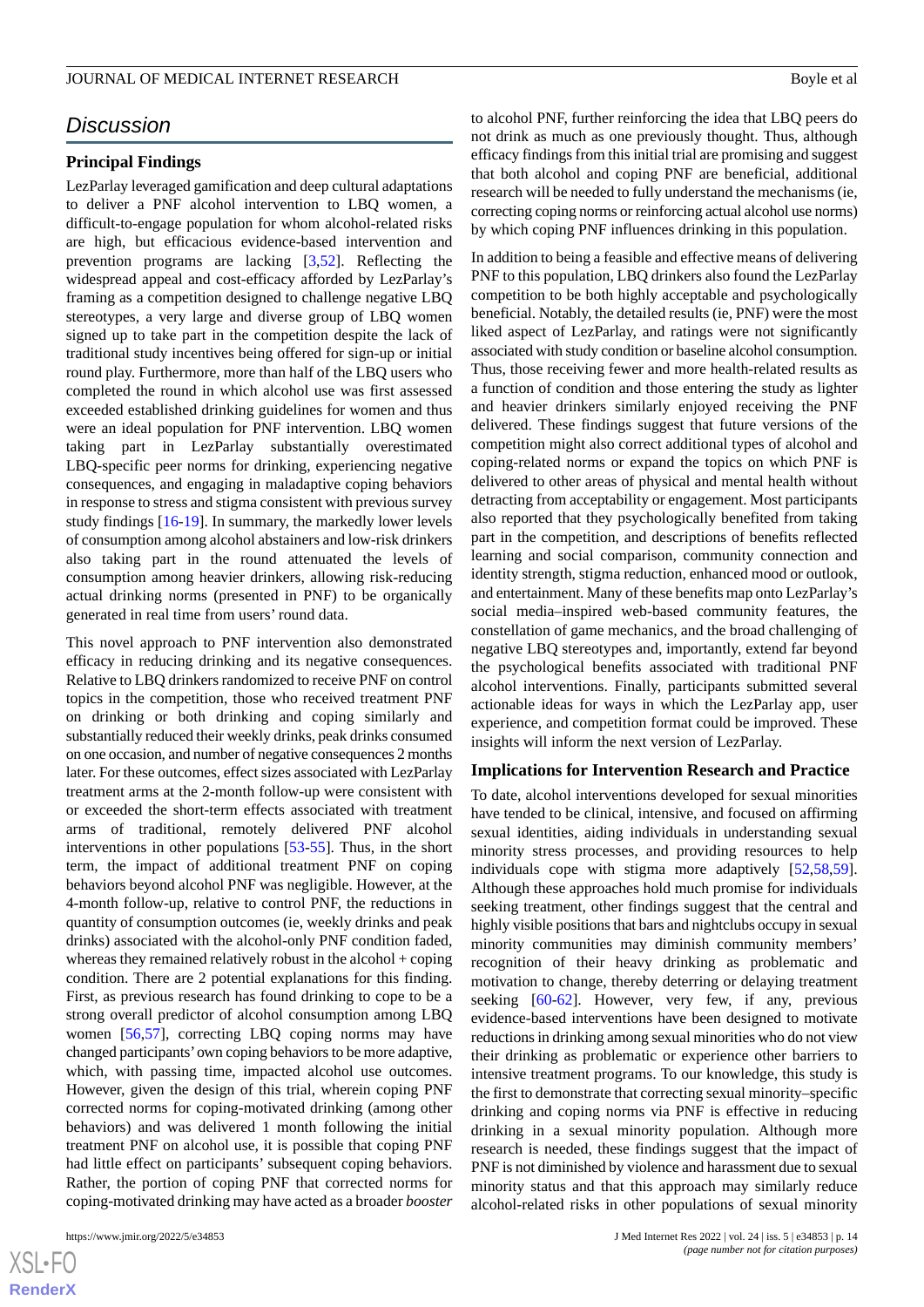adolescents and adults. Importantly, for LBQ women, this gamified, incognito, brief intervention also provides a valuable complement to more intensive programs being developed to meet the needs of self-aware LBQ women already motivated to reduce their consumption [[7\]](#page-15-6) and those seeking culturally tailored treatment for AUD and comorbid mental health problems [[8\]](#page-15-7).

The present findings also bring clarity to confusion in the substance use literature around the appropriateness and utility of social norms interventions for health disparity populations [[18\]](#page-16-19). For instance, because it is well-known that LBQ women disproportionately drink and experience consequences relative to heterosexual women, there is often confusion as to whether delivering PNF on LBQ-specific actual alcohol use norms would have the effect of increasing or reducing drinking. As evident from this trial's findings, increasing drinking should not be a concern with this approach to the extent that LBQ women overestimate the drinking of other LBQ women; that is, similar to college students known to drink disproportionately drink relative to noncollege students and military populations known to drink more than their civilian peers, PNF reduces alcohol use in these heavy drinking populations despite disparate out-group comparisons. This type of intervention is effective because perceived in-group drinking norms are both highly relevant to the self and substantially overestimated.

This study's feasibility findings also provide an innovative answer to challenges related to reaching and engaging stigmatized minority populations with PNF in the real world. LezParlay delivered the core components of a PNF intervention within a fun, culturally tailored digital competition designed to challenge negative stereotypes about the target population. This gamified, incognito intervention approach was found to be highly engaging, acceptable, and psychologically beneficial among alcohol-consuming LBQ women and meaningfully reduced their alcohol-related risks. Although more research is needed, the stereotype challenge concept, along with the injection of established game mechanics and cultural themes, may have similar utility in reaching other high-risk stigmatized minority groups with PNF on drinking and other health risk behaviors. Finally, looking past PNF, findings from this study also suggest that challenging negative identity-related stereotypes and including web-based community features may also prove fruitful in minority, stress-informed digital health and mental health programs targeting internalized stigma, loneliness, and isolation [[8,](#page-15-7)[63](#page-18-4),[64\]](#page-18-5).

#### **Limitations and Future Directions**

As the initial step in a new direction for alcohol intervention development, the key limitations associated with this study include the relatively short duration of the follow-up period, organic assessment of baseline and follow-up alcohol outcomes within rounds of the competition at T1 and T2, and assessment of acceptability and psychological benefits only among LBQ drinkers involved in the RCT. Thus, future evaluation efforts should follow participants for a longer duration (6-24 months), incorporate survey-based baseline and follow-up assessments, and examine the acceptability and psychological benefits among nondrinkers and other LBQ players not involved in the efficacy

portion of the trial. An additional limitation to be remedied in future research is this trial's lack of an assessment-only control condition. Although randomizing participants to receive PNF on either treatment or control topics, as was done in this study, reflects the gold standard trial design in the PNF intervention literature, it may not be optimal when PNF is delivered within a culturally tailored digital competition focused on challenging negative group stereotypes. That is, participants in all 3 PNF conditions described unanticipated, far-reaching psychological benefits associated with broader participation in the competition, including stigma reduction, community connection, and identity strength. As these factors are theorized to diminish the degree to which sexual minority stress negatively impacts health risk behavior [\[65](#page-18-6),[66](#page-18-7)], it is possible that they alone may have reduced drinking across PNF conditions to some degree. To fully determine the impact of the LezParlay competition app as an alcohol intervention strategy, it will be important for future trials to also include an assessment-only control group with no exposure to PNF or the competition app. Future trials using such an expanded design should examine internalized stigma, LBQ identity strength, and community connection, in addition to perceived norms for treatment topics as potential mediators of conditional effects on drinking and negative consequences. Similarly, it will also be important to examine internalized, structural, and interpersonal forms of sexual minority stigma as potential moderators of direct and indirect effects.

Although this efficacious initial version of LezParlay was a standalone intervention focused exclusively on correcting descriptive drinking and coping norms, exciting directions for future research also lie in the prospect of incorporating additional components to further reduce alcohol-related risks and increase wellness more broadly. For example, future research may seek to evaluate the utility of including a judgment-based reflective injunctive alcohol normative feedback component that builds on promising pilot findings among college students [[41\]](#page-17-17). The competition's multiround format also provides a natural environment for examining the utility of PNF on dynamic or *trending* health-related norms [[67,](#page-18-8)[68](#page-18-9)] focused on group-based changes in behavior or attitudes over time. Furthermore, the competition's ability to attract and engage LBQ women in the absence of traditional study incentives also suggests that it could play a future role in implementing more intensive health interventions that have found it difficult to engage this population [[36\]](#page-16-18). Thus, another important direction for future research is to examine the degree to which LezParlay could fruitfully serve to attract LBQ women and motivate behavior change as part of a larger multicomponent intervention targeting multiple health behaviors. For instance, within the competition, PNF could target additional health behaviors, and after motivating behavior change through norms correction, the app could link at-risk users to intensive web-based intervention components or local health promotion programs that correspond to these behaviors.

#### **Conclusions**

The results of this hybrid trial provide initial support for the feasibility and efficacy of LezParlay as a culturally tailored, gamified, PNF alcohol intervention for LBQ women, thereby narrowing costly disparities in alcohol intervention research

```
XSL•FO
RenderX
```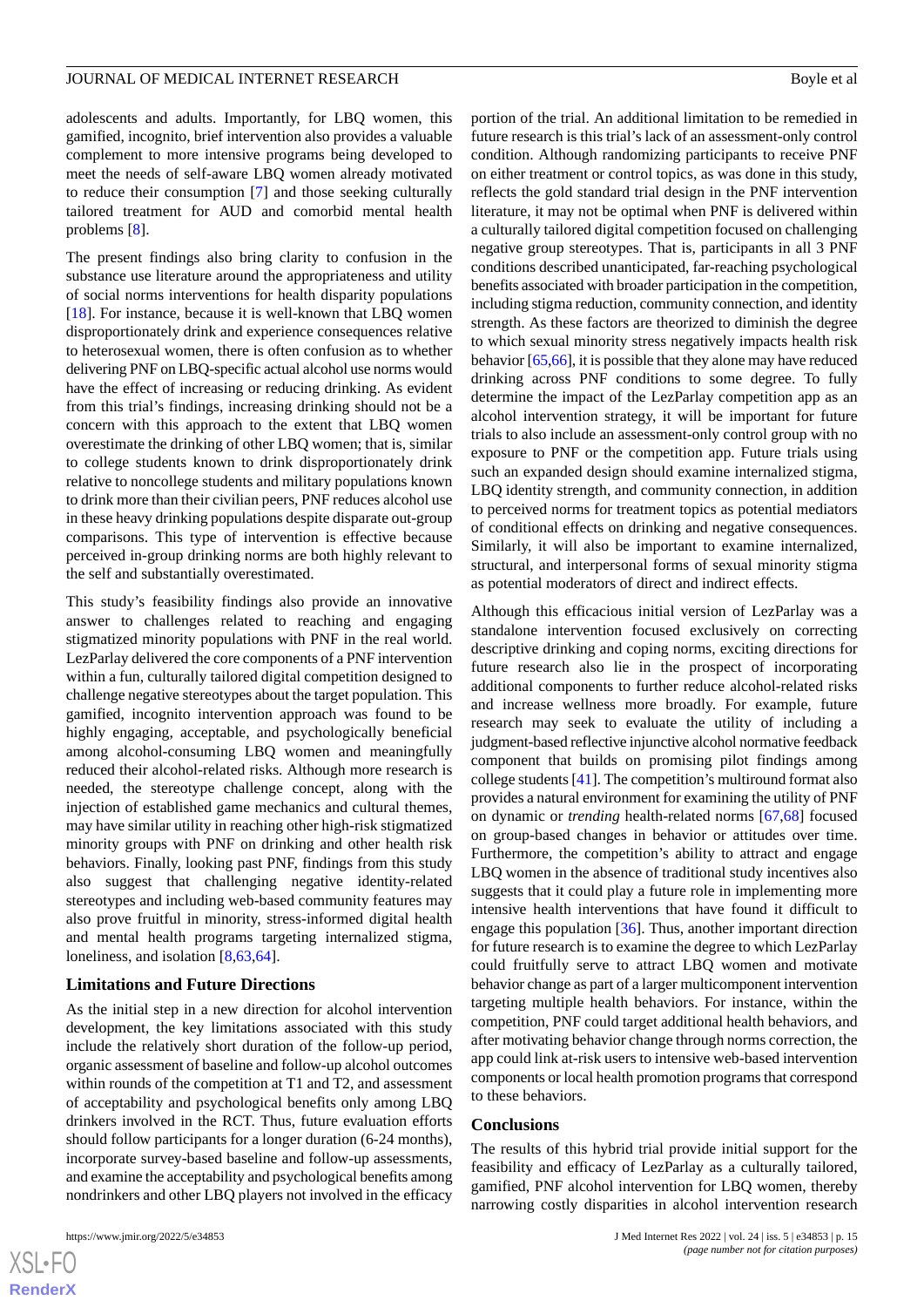and practice. The reductions in alcohol use and negative consequences associated with PNF on drinking and coping delivered within LezParlay demonstrate the utility of PNF as an alcohol intervention strategy for a stigmatized minority health disparity population. These findings should behoove substance use researchers developing interventions for sexual minorities to consider such sexual identity–specific peer norms as potential

intervention targets. Furthermore, to overcome engagement challenges associated with delivering PNF to non–treatment-seeking members of stigmatized minority groups and broaden the psychological benefits associated with this strategy, the findings underscore the value of packaging PNF within a broader culturally tailored competition designed to challenge negative group stereotypes.

# **Acknowledgments**

Manuscript preparation was supported by developmental exploratory grant R21AA025767-01A from the National Institute on Alcohol Abuse and Alcoholism. The content is solely the responsibility of the authors and does not necessarily reflect the official views of the National Institute on Alcohol Abuse and Alcoholism or its affiliates.

#### **Conflicts of Interest**

<span id="page-15-12"></span>None declared.

# **Multimedia Appendix 1**

CONSORT-eHEALTH checklist (V 1.6.1). [[PDF File \(Adobe PDF File\), 25450 KB](https://jmir.org/api/download?alt_name=jmir_v24i5e34853_app1.pdf&filename=f3e6e389697b49b21f083f7891ff561f.pdf)-[Multimedia Appendix 1\]](https://jmir.org/api/download?alt_name=jmir_v24i5e34853_app1.pdf&filename=f3e6e389697b49b21f083f7891ff561f.pdf)

#### <span id="page-15-2"></span><span id="page-15-0"></span>**References**

- <span id="page-15-1"></span>1. Fish JN. Sexual orientation-related disparities in high-intensity binge drinking: findings from a nationally representative sample. LGBT Health 2019 Jul;6(5):242-249 [\[FREE Full text\]](http://europepmc.org/abstract/MED/31184966) [doi: [10.1089/lgbt.2018.0244\]](http://dx.doi.org/10.1089/lgbt.2018.0244) [Medline: [31184966](http://www.ncbi.nlm.nih.gov/entrez/query.fcgi?cmd=Retrieve&db=PubMed&list_uids=31184966&dopt=Abstract)]
- 2. Hughes T. Alcohol-related problems among sexual minority women. Alcohol Treat Q 2011;29(4):403-435 [[FREE Full](http://europepmc.org/abstract/MED/22470226) [text](http://europepmc.org/abstract/MED/22470226)] [doi: [10.1080/07347324.2011.608336\]](http://dx.doi.org/10.1080/07347324.2011.608336) [Medline: [22470226\]](http://www.ncbi.nlm.nih.gov/entrez/query.fcgi?cmd=Retrieve&db=PubMed&list_uids=22470226&dopt=Abstract)
- <span id="page-15-3"></span>3. Hughes TL, Veldhuis CB, Drabble LA, Wilsnack SC. Research on alcohol and other drug (AOD) use among sexual minority women: a global scoping review. PLoS One 2020 Mar 18;15(3):e0229869 [\[FREE Full text\]](https://dx.plos.org/10.1371/journal.pone.0229869) [doi: [10.1371/journal.pone.0229869\]](http://dx.doi.org/10.1371/journal.pone.0229869) [Medline: [32187200](http://www.ncbi.nlm.nih.gov/entrez/query.fcgi?cmd=Retrieve&db=PubMed&list_uids=32187200&dopt=Abstract)]
- <span id="page-15-5"></span><span id="page-15-4"></span>4. McCabe SE, Hughes TL, Bostwick WB, West BT, Boyd CJ. Sexual orientation, substance use behaviors and substance dependence in the United States. Addiction 2009 Aug;104(8):1333-1345 [\[FREE Full text\]](http://europepmc.org/abstract/MED/19438839) [doi: [10.1111/j.1360-0443.2009.02596.x\]](http://dx.doi.org/10.1111/j.1360-0443.2009.02596.x) [Medline: [19438839\]](http://www.ncbi.nlm.nih.gov/entrez/query.fcgi?cmd=Retrieve&db=PubMed&list_uids=19438839&dopt=Abstract)
- <span id="page-15-6"></span>5. Sell RL. Defining and measuring sexual orientation: a review. Arch Sex Behav 1997 Dec;26(6):643-658. [doi: [10.1023/a:1024528427013](http://dx.doi.org/10.1023/a:1024528427013)] [Medline: [9415799\]](http://www.ncbi.nlm.nih.gov/entrez/query.fcgi?cmd=Retrieve&db=PubMed&list_uids=9415799&dopt=Abstract)
- <span id="page-15-7"></span>6. Talley AE, Sher KJ, Steinley D, Wood PK, Littlefield AK. Patterns of alcohol use and consequences among empirically derived sexual minority subgroups. J Stud Alcohol Drugs 2012 Mar;73(2):290-302 [[FREE Full text](http://europepmc.org/abstract/MED/22333337)] [doi: [10.15288/jsad.2012.73.290](http://dx.doi.org/10.15288/jsad.2012.73.290)] [Medline: [22333337](http://www.ncbi.nlm.nih.gov/entrez/query.fcgi?cmd=Retrieve&db=PubMed&list_uids=22333337&dopt=Abstract)]
- <span id="page-15-8"></span>7. Bush R, Brown R, McNair R, Orellana L, Lubman DI, Staiger PK. Effectiveness of a culturally tailored SMS alcohol intervention for same-sex attracted women: protocol for an RCT. BMC Womens Health 2019 Feb 06;19(1):29 [[FREE Full](https://bmcwomenshealth.biomedcentral.com/articles/10.1186/s12905-019-0729-y) [text](https://bmcwomenshealth.biomedcentral.com/articles/10.1186/s12905-019-0729-y)] [doi: [10.1186/s12905-019-0729-y\]](http://dx.doi.org/10.1186/s12905-019-0729-y) [Medline: [30728002](http://www.ncbi.nlm.nih.gov/entrez/query.fcgi?cmd=Retrieve&db=PubMed&list_uids=30728002&dopt=Abstract)]
- <span id="page-15-9"></span>8. Pachankis JE, McConocha EM, Clark KA, Wang K, Behari K, Fetzner BK, et al. A transdiagnostic minority stress intervention for gender diverse sexual minority women's depression, anxiety, and unhealthy alcohol use: a randomized controlled trial. J Consult Clin Psychol 2020 Jul;88(7):613-630 [[FREE Full text](http://europepmc.org/abstract/MED/32437174)] [doi: [10.1037/ccp0000508\]](http://dx.doi.org/10.1037/ccp0000508) [Medline: [32437174](http://www.ncbi.nlm.nih.gov/entrez/query.fcgi?cmd=Retrieve&db=PubMed&list_uids=32437174&dopt=Abstract)]
- 9. Meyer IH. Prejudice, social stress, and mental health in lesbian, gay, and bisexual populations: conceptual issues and research evidence. Psychol Bull 2003 Sep;129(5):674-697 [[FREE Full text\]](http://europepmc.org/abstract/MED/12956539) [doi: [10.1037/0033-2909.129.5.674](http://dx.doi.org/10.1037/0033-2909.129.5.674)] [Medline: [12956539](http://www.ncbi.nlm.nih.gov/entrez/query.fcgi?cmd=Retrieve&db=PubMed&list_uids=12956539&dopt=Abstract)]
- <span id="page-15-11"></span><span id="page-15-10"></span>10. Bandermann KM, Szymanski DM. Exploring coping mediators between heterosexist oppression and posttraumatic stress symptoms among lesbian, gay, and bisexual persons. Psychol Sex Orientat Gend Divers 2014;1(3):213-224. [doi: [10.1037/sgd0000044\]](http://dx.doi.org/10.1037/sgd0000044)
- 11. Dorn-Medeiros CM, Doyle C. Alcohol as coping: internalized homophobia and heterosexism's role in alcohol use among lesbians. J LGBT Issues Couns 2018;12(3):142-157. [doi: [10.1080/15538605.2018.1488230\]](http://dx.doi.org/10.1080/15538605.2018.1488230)
- 12. Lehavot K, Simoni JM. The impact of minority stress on mental health and substance use among sexual minority women. J Consult Clin Psychol 2011 Apr;79(2):159-170 [[FREE Full text](http://europepmc.org/abstract/MED/21341888)] [doi: [10.1037/a0022839](http://dx.doi.org/10.1037/a0022839)] [Medline: [21341888\]](http://www.ncbi.nlm.nih.gov/entrez/query.fcgi?cmd=Retrieve&db=PubMed&list_uids=21341888&dopt=Abstract)
- 13. Lewis RJ, Winstead BA, Mason TB, Lau-Barraco C. Social factors linking stigma-related stress with alcohol use among lesbians. J Soc Issues 2017 Sep;73(3):545-562 [\[FREE Full text\]](http://europepmc.org/abstract/MED/29269960) [doi: [10.1111/josi.12231](http://dx.doi.org/10.1111/josi.12231)] [Medline: [29269960](http://www.ncbi.nlm.nih.gov/entrez/query.fcgi?cmd=Retrieve&db=PubMed&list_uids=29269960&dopt=Abstract)]
- 14. McNair R, Pennay A, Hughes T, Brown R, Leonard W, Lubman DI. A model for lesbian, bisexual and queer-related influences on alcohol consumption and implications for policy and practice. Cult Health Sex 2016;18(4):405-421. [doi: [10.1080/13691058.2015.1089602\]](http://dx.doi.org/10.1080/13691058.2015.1089602) [Medline: [26466746\]](http://www.ncbi.nlm.nih.gov/entrez/query.fcgi?cmd=Retrieve&db=PubMed&list_uids=26466746&dopt=Abstract)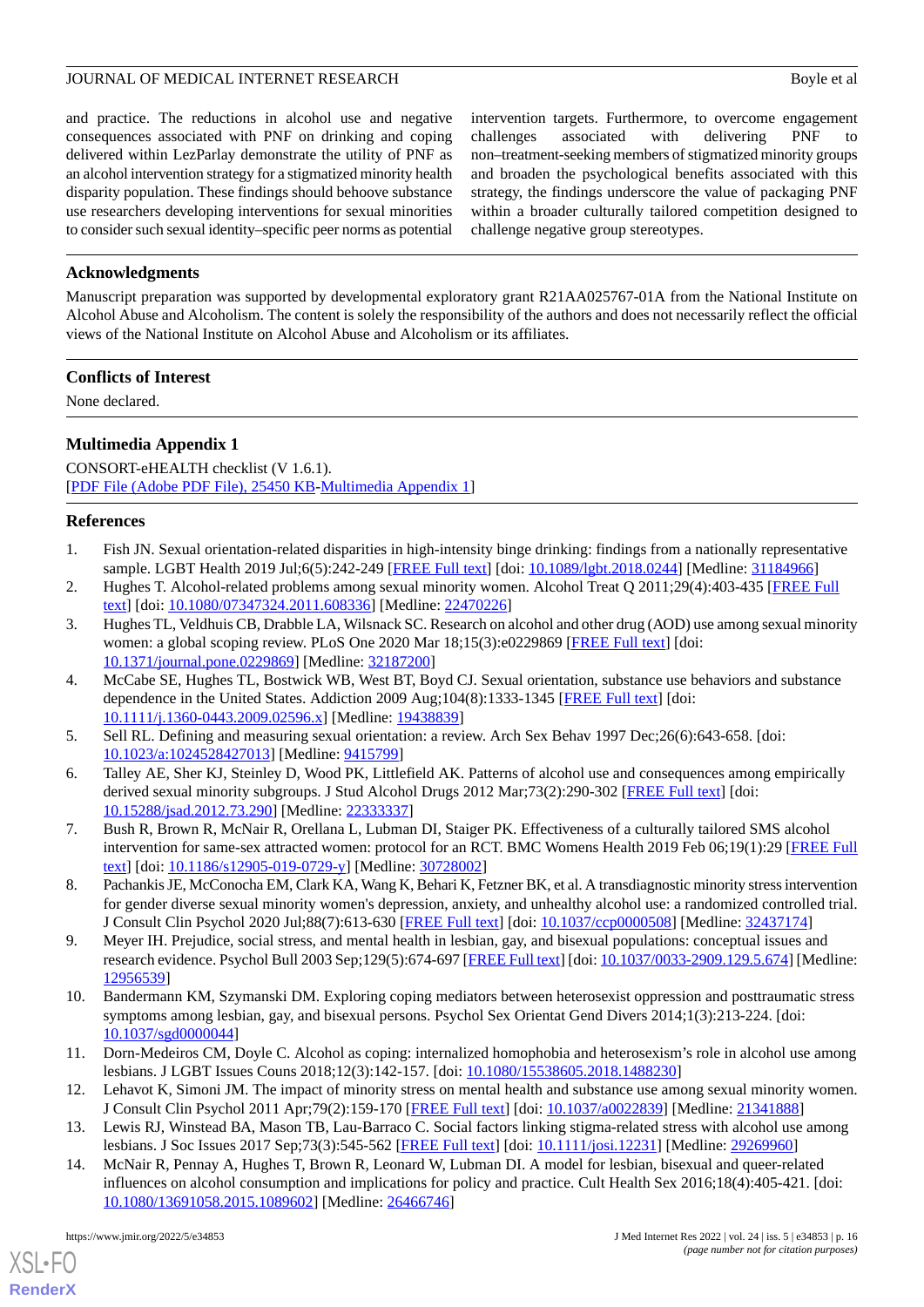- <span id="page-16-0"></span>15. Wilson SM, Gilmore AK, Rhew IC, Hodge KA, Kaysen DL. Minority stress is longitudinally associated with alcohol-related problems among sexual minority women. Addict Behav 2016 Oct;61:80-83 [\[FREE Full text\]](http://europepmc.org/abstract/MED/27249806) [doi: [10.1016/j.addbeh.2016.05.017](http://dx.doi.org/10.1016/j.addbeh.2016.05.017)] [Medline: [27249806](http://www.ncbi.nlm.nih.gov/entrez/query.fcgi?cmd=Retrieve&db=PubMed&list_uids=27249806&dopt=Abstract)]
- <span id="page-16-1"></span>16. Boyle SC, LaBrie JW, Witkovic YD. Do lesbians overestimate alcohol use norms? Exploring the potential utility of personalized normative feedback interventions to reduce high-risk drinking in Southern California lesbian communities. J Gay Lesbian Soc Serv 2016;28(3):179-194 [[FREE Full text](http://europepmc.org/abstract/MED/28579731)] [doi: [10.1080/10538720.2016.1190677\]](http://dx.doi.org/10.1080/10538720.2016.1190677) [Medline: [28579731](http://www.ncbi.nlm.nih.gov/entrez/query.fcgi?cmd=Retrieve&db=PubMed&list_uids=28579731&dopt=Abstract)]
- <span id="page-16-19"></span><span id="page-16-6"></span>17. Boyle SC, Kettering V, Young SH, LaBrie JW. Alcohol Treat Q 2020;38(4):415-429 [\[FREE Full text\]](http://europepmc.org/abstract/MED/34108797) [doi: [10.1080/07347324.2020.1723459\]](http://dx.doi.org/10.1080/07347324.2020.1723459) [Medline: [34108797\]](http://www.ncbi.nlm.nih.gov/entrez/query.fcgi?cmd=Retrieve&db=PubMed&list_uids=34108797&dopt=Abstract)
- <span id="page-16-7"></span>18. Boyle SC, LaBrie JW, Omoto AM. Normative substance use antecedents among sexual minorities: a scoping review and synthesis. Psychol Sex Orientat Gend Divers 2020 Jun;7(2):117-131 [[FREE Full text\]](http://europepmc.org/abstract/MED/34079845) [doi: [10.1037/sgd0000373](http://dx.doi.org/10.1037/sgd0000373)] [Medline: [34079845](http://www.ncbi.nlm.nih.gov/entrez/query.fcgi?cmd=Retrieve&db=PubMed&list_uids=34079845&dopt=Abstract)]
- <span id="page-16-2"></span>19. Ehlke SJ, Stamates AL, Kelley ML, Braitman AL. Bisexual women's reports of descriptive drinking norms for heterosexual, bisexual, and lesbian women. Psychol Sex Orientat Gend Divers 2019 Jun;6(2):256-263 [\[FREE Full text\]](http://europepmc.org/abstract/MED/31106227) [doi: [10.1037/sgd0000312\]](http://dx.doi.org/10.1037/sgd0000312) [Medline: [31106227](http://www.ncbi.nlm.nih.gov/entrez/query.fcgi?cmd=Retrieve&db=PubMed&list_uids=31106227&dopt=Abstract)]
- <span id="page-16-3"></span>20. Litt DM, Lewis MA, Rhew IC, Hodge KA, Kaysen DL. Reciprocal relationships over time between descriptive norms and alcohol use in young adult sexual minority women. Psychol Addict Behav 2015 Dec;29(4):885-893 [\[FREE Full text](http://europepmc.org/abstract/MED/26478944)] [doi: [10.1037/adb0000122](http://dx.doi.org/10.1037/adb0000122)] [Medline: [26478944](http://www.ncbi.nlm.nih.gov/entrez/query.fcgi?cmd=Retrieve&db=PubMed&list_uids=26478944&dopt=Abstract)]
- 21. Cogger A, Conover KJ, Israel T. Factors influencing alcohol use among sexual minority women in a non-urban community: a mixed methods study. J LGBT Issues Couns 2012;6(4):293-309. [doi: [10.1080/15538605.2012.727745](http://dx.doi.org/10.1080/15538605.2012.727745)]
- <span id="page-16-5"></span>22. Drabble L, Trocki KF. Alcohol in the life narratives of women: commonalities and differences by sexual orientation. Addict Res Theory 2014 Jun 01;22(3):186-194 [[FREE Full text](http://europepmc.org/abstract/MED/24955083)] [doi: [10.3109/16066359.2013.806651\]](http://dx.doi.org/10.3109/16066359.2013.806651) [Medline: [24955083](http://www.ncbi.nlm.nih.gov/entrez/query.fcgi?cmd=Retrieve&db=PubMed&list_uids=24955083&dopt=Abstract)]
- <span id="page-16-8"></span><span id="page-16-4"></span>23. Gruskin E, Byrne K, Kools S, Altschuler A. Consequences of frequenting the lesbian bar. Women Health 2006;44(2):103-120.  $\left[$ doi:  $\frac{10.1300}{i}013v44n0206$ ] [Medline:  $\frac{17255061}{i}$ ]
- 24. Parks CA. Lesbian social drinking: the role of alcohol in growing up and living as lesbian. Contemp Drug Probl 1999;26(1):75-129 [[FREE Full text](https://journals.sagepub.com/doi/10.1177/1756283X10363751?url_ver=Z39.88-2003&rfr_id=ori:rid:crossref.org&rfr_dat=cr_pub%3dpubmed)] [doi: [10.1177/009145099902600105\]](http://dx.doi.org/10.1177/009145099902600105)
- <span id="page-16-9"></span>25. Boyle SC, LaBrie JW, Costine LD, Witkovic YD. "It's how we deal": perceptions of LGB peers' use of alcohol and other drugs to cope and sexual minority adults' own coping motivated substance use following the Pulse nightclub shooting. Addict Behav 2017 Feb;65:51-55 [\[FREE Full text\]](http://europepmc.org/abstract/MED/27728830) [doi: [10.1016/j.addbeh.2016.10.001\]](http://dx.doi.org/10.1016/j.addbeh.2016.10.001) [Medline: [27728830\]](http://www.ncbi.nlm.nih.gov/entrez/query.fcgi?cmd=Retrieve&db=PubMed&list_uids=27728830&dopt=Abstract)
- <span id="page-16-10"></span>26. Berkowitz AD. The social norms approach: theory, research, and annotated bibliography. 2004. URL: [http://www.](http://www.alanberkowitz.com/articles/social_norms.pdf) [alanberkowitz.com/articles/social\\_norms.pdf](http://www.alanberkowitz.com/articles/social_norms.pdf) [accessed 2011-01-21]
- <span id="page-16-11"></span>27. Perkins HW. The Social Norms Approach to Preventing School and College Age Substance Abuse: A Handbook for Educators, Counselors, and Clinicians. San Francisco, CA, USA: Jossey-Bass; 2003.
- <span id="page-16-12"></span>28. Perkins HW, Berkowitz AD. Perceiving the community norms of alcohol use among students: some research implications for campus alcohol education programming. Int J Addict 1986;21(9-10):961-976. [doi: [10.3109/10826088609077249\]](http://dx.doi.org/10.3109/10826088609077249) [Medline: [3793315\]](http://www.ncbi.nlm.nih.gov/entrez/query.fcgi?cmd=Retrieve&db=PubMed&list_uids=3793315&dopt=Abstract)
- <span id="page-16-13"></span>29. Miller DT, Prentice DA. Changing norms to change behavior. Annu Rev Psychol 2016;67:339-361. [doi: [10.1146/annurev-psych-010814-015013](http://dx.doi.org/10.1146/annurev-psych-010814-015013)] [Medline: [26253542\]](http://www.ncbi.nlm.nih.gov/entrez/query.fcgi?cmd=Retrieve&db=PubMed&list_uids=26253542&dopt=Abstract)
- <span id="page-16-14"></span>30. Murphy JG, Benson TA, Vuchinich RE, Deskins MM, Eakin D, Flood AM, et al. A comparison of personalized feedback for college student drinkers delivered with and without a motivational interview. J Stud Alcohol 2004 Mar;65(2):200-203. [doi: [10.15288/jsa.2004.65.200\]](http://dx.doi.org/10.15288/jsa.2004.65.200) [Medline: [15151350\]](http://www.ncbi.nlm.nih.gov/entrez/query.fcgi?cmd=Retrieve&db=PubMed&list_uids=15151350&dopt=Abstract)
- <span id="page-16-15"></span>31. Saunders JB, Kypri K, Walters ST, Laforge RG, Larimer ME. Approaches to brief intervention for hazardous drinking in young people. Alcohol Clin Exp Res 2004 Feb;28(2):322-329. [doi: [10.1097/01.alc.0000113418.12889.08\]](http://dx.doi.org/10.1097/01.alc.0000113418.12889.08) [Medline: [15112940](http://www.ncbi.nlm.nih.gov/entrez/query.fcgi?cmd=Retrieve&db=PubMed&list_uids=15112940&dopt=Abstract)]
- <span id="page-16-16"></span>32. Neighbors C, LaBrie JW, Hummer JF, Lewis MA, Lee CM, Desai S, et al. Group identification as a moderator of the relationship between perceived social norms and alcohol consumption. Psychol Addict Behav 2010 Sep;24(3):522-528 [[FREE Full text](http://europepmc.org/abstract/MED/20853938)] [doi: [10.1037/a0019944](http://dx.doi.org/10.1037/a0019944)] [Medline: [20853938\]](http://www.ncbi.nlm.nih.gov/entrez/query.fcgi?cmd=Retrieve&db=PubMed&list_uids=20853938&dopt=Abstract)
- <span id="page-16-17"></span>33. Young CM, Neighbors C, DiBello AM, Sharp C, Zvolensky MJ, Lewis MA. Coping motives moderate efficacy of personalized normative feedback among heavy drinking U.S. college students. J Stud Alcohol Drugs 2016 May;77(3):495-499 [[FREE Full text](http://europepmc.org/abstract/MED/27172582)] [doi: [10.15288/jsad.2016.77.495](http://dx.doi.org/10.15288/jsad.2016.77.495)] [Medline: [27172582](http://www.ncbi.nlm.nih.gov/entrez/query.fcgi?cmd=Retrieve&db=PubMed&list_uids=27172582&dopt=Abstract)]
- <span id="page-16-18"></span>34. Young CM, Pedersen ER, Pearson AD, Neighbors C. Drinking to cope moderates the efficacy of changing veteran drinking norms as a strategy for reducing drinking and alcohol-related problems among U.S. veterans. Psychol Addict Behav 2018 Mar;32(2):213-223 [[FREE Full text\]](http://europepmc.org/abstract/MED/29369674) [doi: [10.1037/adb0000347\]](http://dx.doi.org/10.1037/adb0000347) [Medline: [29369674\]](http://www.ncbi.nlm.nih.gov/entrez/query.fcgi?cmd=Retrieve&db=PubMed&list_uids=29369674&dopt=Abstract)
- 35. Bertholet N, Daeppen JB, Cunningham JA, Burnand B, Gmel G, Gaume J. Are young men who overestimate drinking by others more likely to respond to an electronic normative feedback brief intervention for unhealthy alcohol use? Addict Behav 2016 Dec;63:97-101. [doi: [10.1016/j.addbeh.2016.07.015](http://dx.doi.org/10.1016/j.addbeh.2016.07.015)] [Medline: [27450907\]](http://www.ncbi.nlm.nih.gov/entrez/query.fcgi?cmd=Retrieve&db=PubMed&list_uids=27450907&dopt=Abstract)
- 36. Rizer AM, Mauery DR, Haynes SG, Couser B, Gruman C. Challenges in intervention research for lesbian and bisexual women. LGBT Health 2015 Jun;2(2):105-112. [doi: [10.1089/lgbt.2014.0122\]](http://dx.doi.org/10.1089/lgbt.2014.0122) [Medline: [26790115\]](http://www.ncbi.nlm.nih.gov/entrez/query.fcgi?cmd=Retrieve&db=PubMed&list_uids=26790115&dopt=Abstract)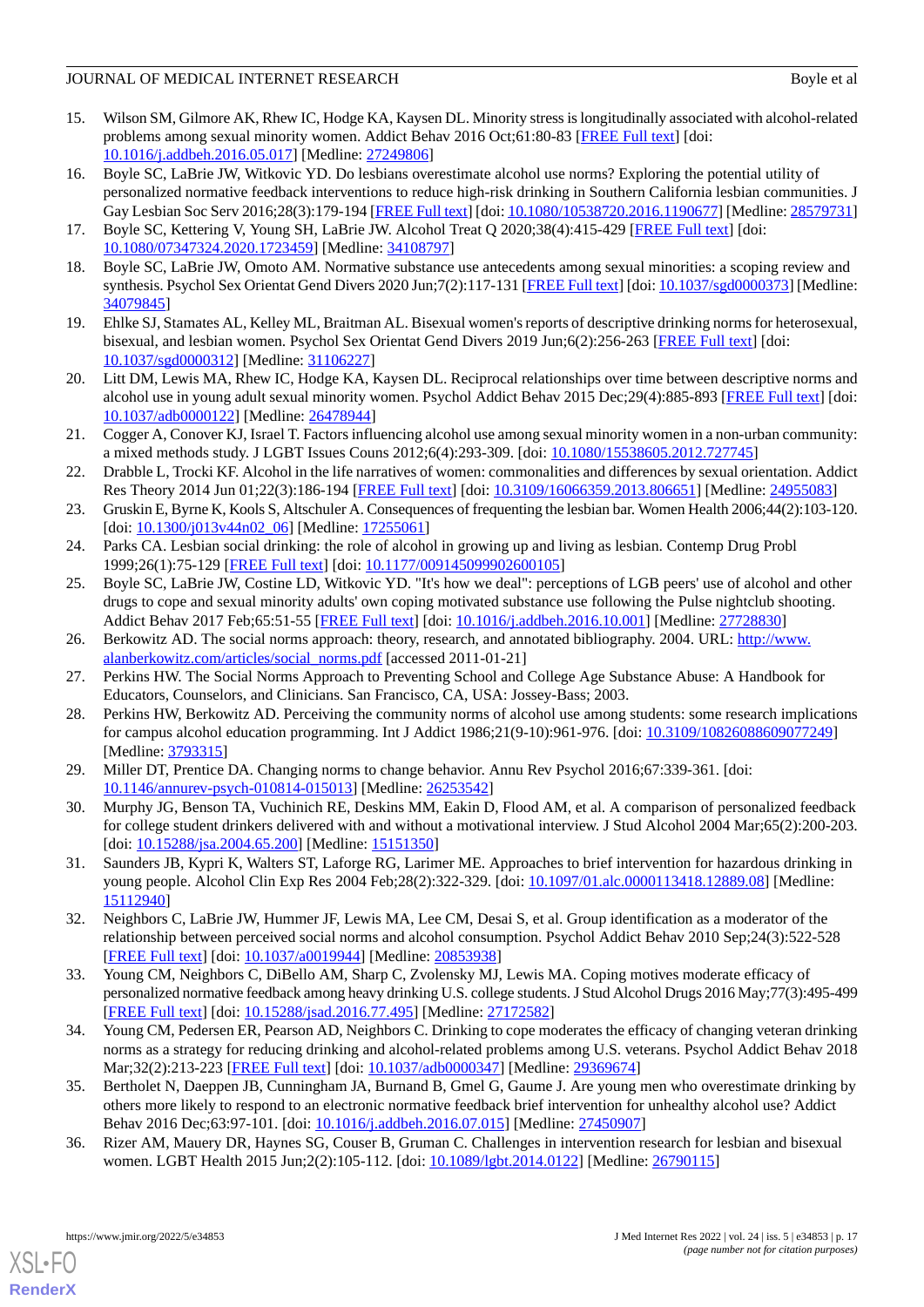- <span id="page-17-0"></span>37. Bedendo A, Ferri CP, de Souza AA, Andrade AL, Noto AR. Pragmatic randomized controlled trial of a web-based intervention for alcohol use among Brazilian college students: motivation as a moderating effect. Drug Alcohol Depend 2019 Jun 01;199:92-100. [doi: [10.1016/j.drugalcdep.2019.02.021](http://dx.doi.org/10.1016/j.drugalcdep.2019.02.021)] [Medline: [31029880](http://www.ncbi.nlm.nih.gov/entrez/query.fcgi?cmd=Retrieve&db=PubMed&list_uids=31029880&dopt=Abstract)]
- 38. Dempsey RC, McAlaney J, Bewick BM. A critical appraisal of the social norms approach as an interventional strategy for health-related behavior and attitude change. Front Psychol 2018 Nov 6;9:2180 [[FREE Full text](https://doi.org/10.3389/fpsyg.2018.02180)] [doi: [10.3389/fpsyg.2018.02180](http://dx.doi.org/10.3389/fpsyg.2018.02180)] [Medline: [30459694\]](http://www.ncbi.nlm.nih.gov/entrez/query.fcgi?cmd=Retrieve&db=PubMed&list_uids=30459694&dopt=Abstract)
- <span id="page-17-1"></span>39. Palfai TP, Winter M, Lu J, Rosenbloom D, Saitz R. Personalized feedback as a universal prevention approach for college drinking: a randomized trial of an e-mail linked universal web-based alcohol intervention. J Prim Prev 2014 Apr;35(2):75-84 [[FREE Full text](http://europepmc.org/abstract/MED/24421075)] [doi: [10.1007/s10935-013-0337-9\]](http://dx.doi.org/10.1007/s10935-013-0337-9) [Medline: [24421075](http://www.ncbi.nlm.nih.gov/entrez/query.fcgi?cmd=Retrieve&db=PubMed&list_uids=24421075&dopt=Abstract)]
- <span id="page-17-17"></span><span id="page-17-2"></span>40. Boyle SC, Earle AM, LaBrie JW, Smith DJ. PNF 2.0? Initial evidence that gamification can increase the efficacy of brief, web-based personalized normative feedback alcohol interventions. Addict Behav 2017 Apr;67:8-17 [\[FREE Full text](http://europepmc.org/abstract/MED/27978426)] [doi: [10.1016/j.addbeh.2016.11.024](http://dx.doi.org/10.1016/j.addbeh.2016.11.024)] [Medline: [27978426](http://www.ncbi.nlm.nih.gov/entrez/query.fcgi?cmd=Retrieve&db=PubMed&list_uids=27978426&dopt=Abstract)]
- <span id="page-17-3"></span>41. Earle AM, LaBrie JW, Boyle SC, Smith D. In pursuit of a self-sustaining college alcohol intervention: deploying gamified PNF in the real world. Addict Behav 2018 May;80:71-81 [\[FREE Full text](http://europepmc.org/abstract/MED/29407688)] [doi: [10.1016/j.addbeh.2018.01.005\]](http://dx.doi.org/10.1016/j.addbeh.2018.01.005) [Medline: [29407688](http://www.ncbi.nlm.nih.gov/entrez/query.fcgi?cmd=Retrieve&db=PubMed&list_uids=29407688&dopt=Abstract)]
- <span id="page-17-4"></span>42. LaBrie JW, de Rutte JL, Boyle SC, Tan CN, Earle AM. Leveraging copresence to increase the effectiveness of gamified personalized normative feedback. Addict Behav 2019 Dec;99:106085 [[FREE Full text](http://europepmc.org/abstract/MED/31421583)] [doi: [10.1016/j.addbeh.2019.106085\]](http://dx.doi.org/10.1016/j.addbeh.2019.106085) [Medline: [31421583](http://www.ncbi.nlm.nih.gov/entrez/query.fcgi?cmd=Retrieve&db=PubMed&list_uids=31421583&dopt=Abstract)]
- <span id="page-17-5"></span>43. Boyle SC, LaBrie JW. A gamified, social media-inspired, web-based personalized normative feedback alcohol intervention for lesbian, bisexual, and queer-identified women: protocol for a hybrid trial. JMIR Res Protoc 2021 Apr 16;10(4):e24647 [[FREE Full text](https://www.researchprotocols.org/2021/4/e24647/)] [doi: [10.2196/24647\]](http://dx.doi.org/10.2196/24647) [Medline: [33861212\]](http://www.ncbi.nlm.nih.gov/entrez/query.fcgi?cmd=Retrieve&db=PubMed&list_uids=33861212&dopt=Abstract)
- 44. Mohr DC, Cheung K, Schueller SM, Hendricks Brown C, Duan N. Continuous evaluation of evolving behavioral intervention technologies. Am J Prev Med 2013 Oct;45(4):517-523 [[FREE Full text](http://europepmc.org/abstract/MED/24050429)] [doi: [10.1016/j.amepre.2013.06.006\]](http://dx.doi.org/10.1016/j.amepre.2013.06.006) [Medline: [24050429](http://www.ncbi.nlm.nih.gov/entrez/query.fcgi?cmd=Retrieve&db=PubMed&list_uids=24050429&dopt=Abstract)]
- <span id="page-17-6"></span>45. Mohr DC, Schueller SM, Montague E, Burns MN, Rashidi P. The behavioral intervention technology model: an integrated conceptual and technological framework for eHealth and mHealth interventions. J Med Internet Res 2014 Jun 05;16(6):e146 [[FREE Full text](https://www.jmir.org/2014/6/e146/)] [doi: [10.2196/jmir.3077](http://dx.doi.org/10.2196/jmir.3077)] [Medline: [24905070](http://www.ncbi.nlm.nih.gov/entrez/query.fcgi?cmd=Retrieve&db=PubMed&list_uids=24905070&dopt=Abstract)]
- <span id="page-17-7"></span>46. Mohr DC, Schueller SM, Riley WT, Brown CH, Cuijpers P, Duan N, et al. Trials of intervention principles: evaluation methods for evolving behavioral intervention technologies. J Med Internet Res 2015 Jul 08;17(7):e166 [\[FREE Full text\]](https://www.jmir.org/2015/7/e166/) [doi: [10.2196/jmir.4391\]](http://dx.doi.org/10.2196/jmir.4391) [Medline: [26155878\]](http://www.ncbi.nlm.nih.gov/entrez/query.fcgi?cmd=Retrieve&db=PubMed&list_uids=26155878&dopt=Abstract)
- <span id="page-17-8"></span>47. Baer J. Etiology and secondary prevention of alcohol problems with young adults. In: Baer JS, Marlatt GA, McMahon RJ, editors. Addictive Behaviors Across the Life Span: Prevention, Treatment, and Policy Issues. Thousand Oaks, CA, USA: Sage Publications; 1993:111-137.
- <span id="page-17-10"></span><span id="page-17-9"></span>48. Herek GM. Hate crimes and stigma-related experiences among sexual minority adults in the United States: prevalence estimates from a national probability sample. J Interpers Violence 2009 Jan;24(1):54-74. [doi: [10.1177/0886260508316477\]](http://dx.doi.org/10.1177/0886260508316477) [Medline: [18391058](http://www.ncbi.nlm.nih.gov/entrez/query.fcgi?cmd=Retrieve&db=PubMed&list_uids=18391058&dopt=Abstract)]
- <span id="page-17-11"></span>49. Thomas DR. A general inductive approach for analyzing qualitative evaluation data. Am J Eval 2006;27(2):237-246. [doi: [10.1177/1098214005283748\]](http://dx.doi.org/10.1177/1098214005283748)
- <span id="page-17-13"></span><span id="page-17-12"></span>50. Liu L. Using generic inductive approach in qualitative educational research: a case study analysis. J Educ Learn 2016;5(2):129-135. [doi: [10.5539/jel.v5n2p129](http://dx.doi.org/10.5539/jel.v5n2p129)]
- 51. Alcohol Research: Current Reviews Editorial Staff. Drinking patterns and their definitions. Alcohol Res 2018;39(1):17-18 [[FREE Full text](http://europepmc.org/abstract/MED/30557143)] [Medline: [30557143](http://www.ncbi.nlm.nih.gov/entrez/query.fcgi?cmd=Retrieve&db=PubMed&list_uids=30557143&dopt=Abstract)]
- 52. Bloom AW. Advances in substance abuse prevention and treatment interventions among racial, ethnic, and sexual minority populations. Alcohol Res 2016;38(1):47-54 [[FREE Full text](http://europepmc.org/abstract/MED/27159811)] [Medline: [27159811\]](http://www.ncbi.nlm.nih.gov/entrez/query.fcgi?cmd=Retrieve&db=PubMed&list_uids=27159811&dopt=Abstract)
- <span id="page-17-14"></span>53. Riper H, van Straten A, Keuken M, Smit F, Schippers G, Cuijpers P. Curbing problem drinking with personalized-feedback interventions: a meta-analysis. Am J Prev Med 2009 Mar;36(3):247-255. [doi: [10.1016/j.amepre.2008.10.016\]](http://dx.doi.org/10.1016/j.amepre.2008.10.016) [Medline: [19215850](http://www.ncbi.nlm.nih.gov/entrez/query.fcgi?cmd=Retrieve&db=PubMed&list_uids=19215850&dopt=Abstract)]
- <span id="page-17-15"></span>54. Dotson KB, Dunn ME, Bowers CA. Stand-alone personalized normative feedback for college student drinkers: a meta-analytic review, 2004 to 2014. PLoS One 2015 Oct 8;10(10):e0139518 [\[FREE Full text\]](https://dx.plos.org/10.1371/journal.pone.0139518) [doi: [10.1371/journal.pone.0139518\]](http://dx.doi.org/10.1371/journal.pone.0139518) [Medline: [26447792](http://www.ncbi.nlm.nih.gov/entrez/query.fcgi?cmd=Retrieve&db=PubMed&list_uids=26447792&dopt=Abstract)]
- <span id="page-17-16"></span>55. Doherty AM, Mason C, Fear NT, Rona R, Greenberg N, Goodwin L. Are brief alcohol interventions targeting alcohol use efficacious in military and veteran populations? A meta-analysis. Drug Alcohol Depend 2017 Sep 01;178:571-578. [doi: [10.1016/j.drugalcdep.2017.05.029\]](http://dx.doi.org/10.1016/j.drugalcdep.2017.05.029) [Medline: [28750345\]](http://www.ncbi.nlm.nih.gov/entrez/query.fcgi?cmd=Retrieve&db=PubMed&list_uids=28750345&dopt=Abstract)
- 56. Dworkin ER, Cadigan J, Hughes T, Lee C, Kaysen D. Sexual identity of drinking companions, drinking motives, and drinking behaviors among young sexual minority women: an analysis of daily data. Psychol Addict Behav 2018 Aug;32(5):540-551 [\[FREE Full text](http://europepmc.org/abstract/MED/30047754)] [doi: [10.1037/adb0000384](http://dx.doi.org/10.1037/adb0000384)] [Medline: [30047754](http://www.ncbi.nlm.nih.gov/entrez/query.fcgi?cmd=Retrieve&db=PubMed&list_uids=30047754&dopt=Abstract)]
- 57. Lewis RJ, Mason TB, Winstead BA, Gaskins M, Irons LB. Pathways to hazardous drinking among racially and socioeconomically diverse lesbian women: sexual minority stress, rumination, social isolation, and drinking to cope. Psychol Women Q 2016;40(4):564-581 [[FREE Full text](http://europepmc.org/abstract/MED/28138208)] [doi: [10.1177/0361684316662603\]](http://dx.doi.org/10.1177/0361684316662603) [Medline: [28138208\]](http://www.ncbi.nlm.nih.gov/entrez/query.fcgi?cmd=Retrieve&db=PubMed&list_uids=28138208&dopt=Abstract)